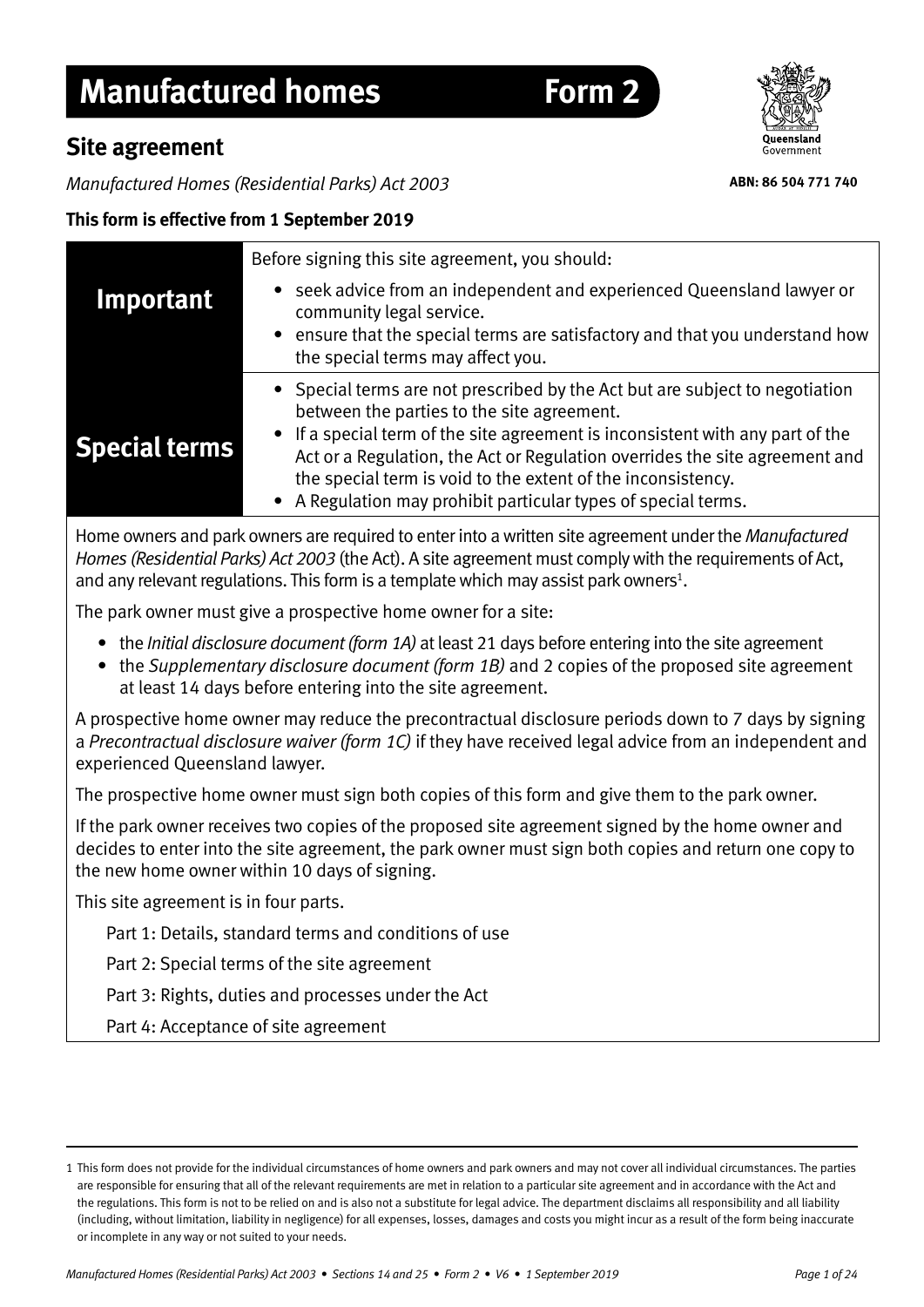You can download copies of the Act from [www.legislation.qld.gov.au](http://www.legislation.qld.gov.au)

Home owners and park owners/managers may contact the Queensland Civil and Administrative Tribunal (the tribunal) on 1300 753 228 or at www.qc[at.qld.gov.au to help r](http://www.qcat.qld.gov.au)esolve disputes relating to site agreements subject to the dispute resolution procedures in the Act.

Please complete this form in BLOCK letters. Attach extra pages if needed. Give all dates as DD/MM/YYYY.

If you need further information regarding this form, contact the Department of Housing and Public Works on **13 QGOV (13 74 68)**

|                                     | Part 1 - Details and standard terms of the site agreement                                                                                                                                                                                                                                                                                                                                                                                                     |
|-------------------------------------|---------------------------------------------------------------------------------------------------------------------------------------------------------------------------------------------------------------------------------------------------------------------------------------------------------------------------------------------------------------------------------------------------------------------------------------------------------------|
| <b>About this site</b><br>agreement | This site agreement is made between the parties shown at sections 1 and 2 for<br>the rental of the site stated in section 3.                                                                                                                                                                                                                                                                                                                                  |
|                                     | The park owner grants the home owner the right to:                                                                                                                                                                                                                                                                                                                                                                                                            |
|                                     | • occupy the site specified in part 1 section 3 of this site agreement<br>position a manufactured home on the site; and<br>• non-exclusive use of the park's common areas and communal facilities.                                                                                                                                                                                                                                                            |
|                                     | Contracting out of the Act (purposely including provisions in the agreement<br>to defeat the purpose of the Act) is prohibited. Any site agreement is void to<br>the extent to which it attempts to exclude, change or restrict the application or<br>operation of a provision of the Act.                                                                                                                                                                    |
|                                     | The park owner must pay the costs of preparing this site agreement.                                                                                                                                                                                                                                                                                                                                                                                           |
|                                     | This site agreement commences on the date shown in part 1 section 4 and<br>continues until it is terminated under the provisions of the Act.                                                                                                                                                                                                                                                                                                                  |
| <b>Key definitions</b>              | <b>Manufactured home</b>                                                                                                                                                                                                                                                                                                                                                                                                                                      |
|                                     | A manufactured home is a structure other than a caravan or tent that has the<br>character of a dwelling house, is designed so that it can be moved from one<br>position to another and is not permanently attached to the land. A converted<br>caravan may be a manufactured home by agreement.                                                                                                                                                               |
|                                     | <b>Residential park</b>                                                                                                                                                                                                                                                                                                                                                                                                                                       |
|                                     | A residential park is an area of land that includes sites (land available for rent<br>under site agreements), common areas and facilities for the personal comfort,<br>convenience or enjoyment of home owners.                                                                                                                                                                                                                                               |
|                                     | <b>Home owner</b>                                                                                                                                                                                                                                                                                                                                                                                                                                             |
|                                     | A home owner is a person who owns a manufactured home that is (or will be)<br>positioned on a site in a residential park under a site agreement, irrespective<br>of whether they occupy the home themselves or let the home to a tenant<br>on a temporary basis (if permitted under the site agreement). A personal<br>representative or a beneficiary of the estate of a deceased home owner or other<br>successor in title is also defined as a home owner. |
|                                     | <b>Park owner</b>                                                                                                                                                                                                                                                                                                                                                                                                                                             |
|                                     | A park owner is a person who owns a residential park. A personal representative,<br>beneficiary of the estate of a deceased park owner or other successor in title is<br>also defined as a park owner. A mortgagee in possession of a residential park is<br>also considered a park owner.                                                                                                                                                                    |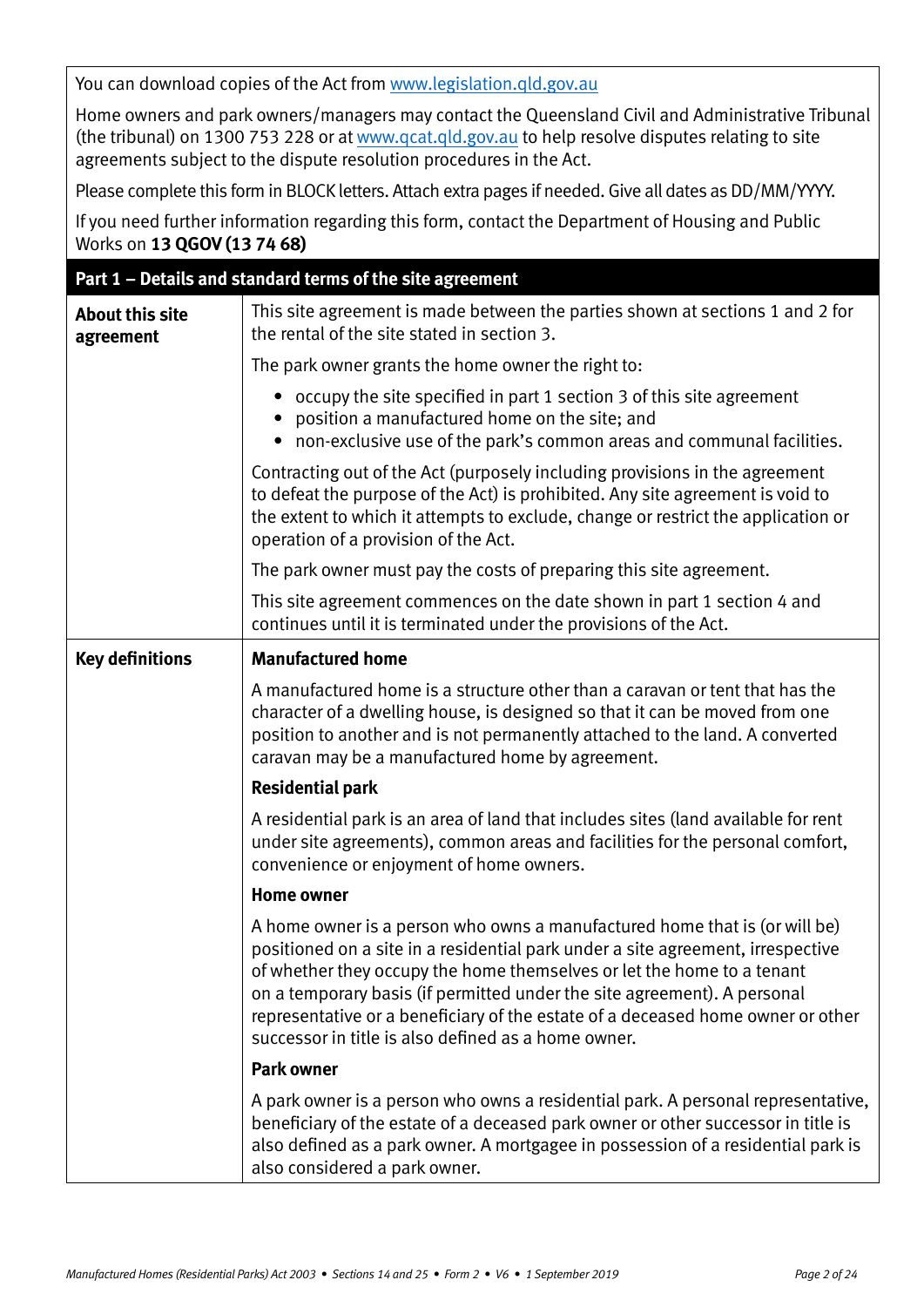| <b>Key definitions</b><br>(continued) | <b>Site agreement</b>                                                                                                                                                                                                                                                                                                                         |  |  |
|---------------------------------------|-----------------------------------------------------------------------------------------------------------------------------------------------------------------------------------------------------------------------------------------------------------------------------------------------------------------------------------------------|--|--|
|                                       | A site agreement is an agreement between a park owner and a home owner that<br>details:                                                                                                                                                                                                                                                       |  |  |
|                                       | • the rental by the home owner of a particular site in a residential park<br>• the manufactured home's position in the residential park<br>• the non-exclusive use of the park's common areas and communal facilities<br>by the home owner<br>any special provisions / conditions required or permitted by the Act to be<br>in the agreement. |  |  |
| <b>Section 1</b>                      | $\bigcirc$ Individual owner                                                                                                                                                                                                                                                                                                                   |  |  |
| <b>Park owner</b>                     |                                                                                                                                                                                                                                                                                                                                               |  |  |
|                                       |                                                                                                                                                                                                                                                                                                                                               |  |  |
|                                       | <b>Corporate owner</b>                                                                                                                                                                                                                                                                                                                        |  |  |
|                                       | Full company / corporation name                                                                                                                                                                                                                                                                                                               |  |  |
|                                       |                                                                                                                                                                                                                                                                                                                                               |  |  |
|                                       |                                                                                                                                                                                                                                                                                                                                               |  |  |
|                                       |                                                                                                                                                                                                                                                                                                                                               |  |  |
|                                       |                                                                                                                                                                                                                                                                                                                                               |  |  |
|                                       | <b>Business address</b>                                                                                                                                                                                                                                                                                                                       |  |  |
|                                       |                                                                                                                                                                                                                                                                                                                                               |  |  |
|                                       | Post Code                                                                                                                                                                                                                                                                                                                                     |  |  |
|                                       | Phone                                                                                                                                                                                                                                                                                                                                         |  |  |
|                                       | Email                                                                                                                                                                                                                                                                                                                                         |  |  |
| Park manager                          | Management of the park operations is the responsibility of                                                                                                                                                                                                                                                                                    |  |  |
|                                       | is located at (business address)                                                                                                                                                                                                                                                                                                              |  |  |
|                                       |                                                                                                                                                                                                                                                                                                                                               |  |  |
|                                       |                                                                                                                                                                                                                                                                                                                                               |  |  |
|                                       | <b>Park office hours:</b>                                                                                                                                                                                                                                                                                                                     |  |  |
|                                       |                                                                                                                                                                                                                                                                                                                                               |  |  |
|                                       | After hours contact details (if applicable)                                                                                                                                                                                                                                                                                                   |  |  |
|                                       |                                                                                                                                                                                                                                                                                                                                               |  |  |
|                                       |                                                                                                                                                                                                                                                                                                                                               |  |  |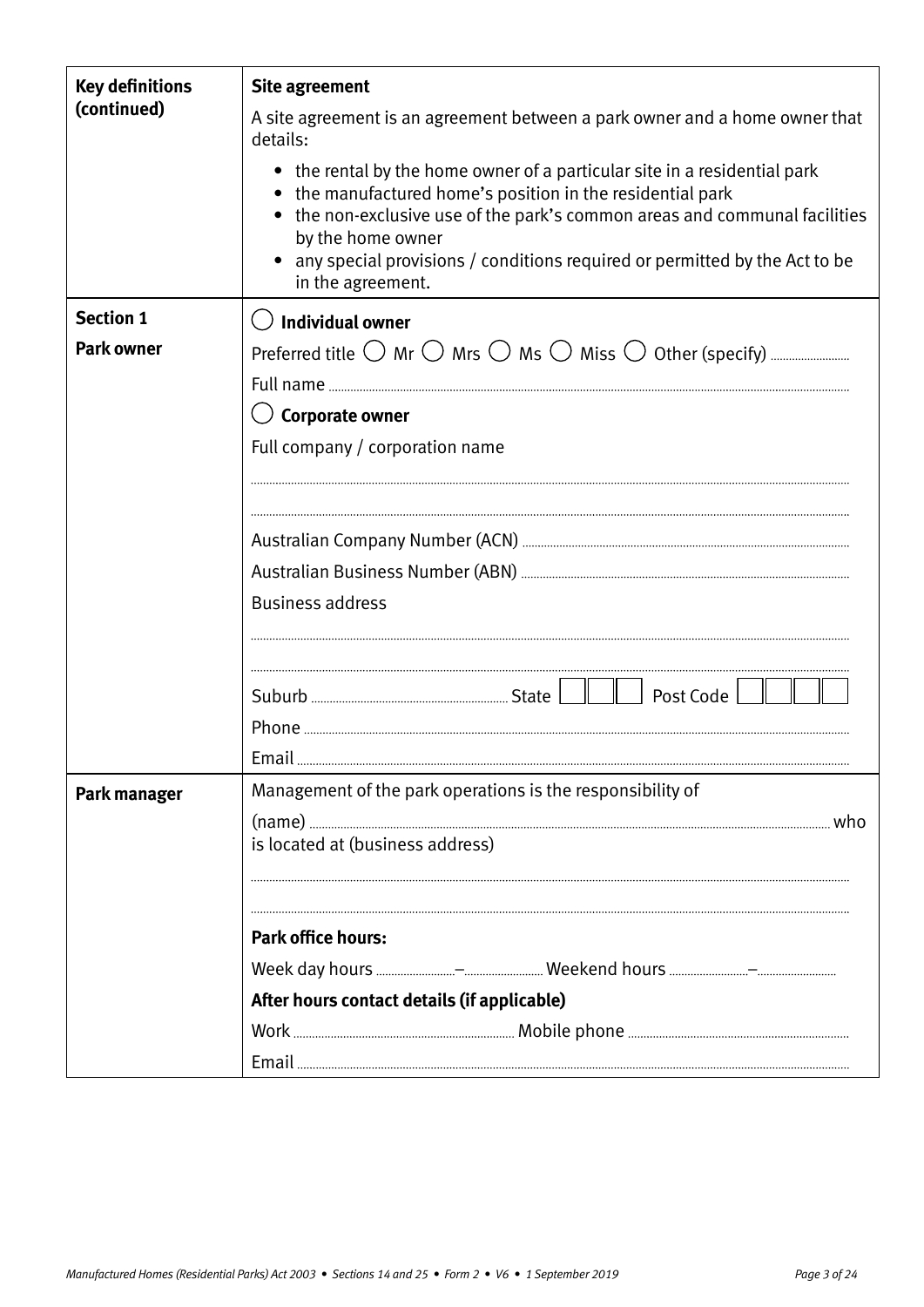| <b>Section 2</b>            | Person 1                                                                         |
|-----------------------------|----------------------------------------------------------------------------------|
| <b>Home owner</b>           |                                                                                  |
|                             |                                                                                  |
|                             |                                                                                  |
|                             | $\parallel$ $\parallel$   Post Code                                              |
|                             |                                                                                  |
|                             |                                                                                  |
|                             | Do you consent to receive documents electronically? $\bigcirc$ Yes $\bigcirc$ No |
|                             | Person 2 (if applicable)                                                         |
|                             |                                                                                  |
|                             |                                                                                  |
|                             |                                                                                  |
|                             | Post Code                                                                        |
|                             |                                                                                  |
|                             |                                                                                  |
|                             | Do you consent to receive documents electronically? $\bigcirc$ Yes $\bigcirc$ No |
| <b>Section 3</b>            | Park name and address (if different from business address)                       |
| <b>Residential park</b>     |                                                                                  |
| and site                    |                                                                                  |
|                             | Site location (e.g. site number or other description)                            |
|                             |                                                                                  |
|                             |                                                                                  |
|                             | Area of site (e.g. z square metres or x metres by y metres)                      |
|                             |                                                                                  |
|                             | The manufactured home will be my/our principal place of residence under the      |
|                             | terms and conditions stated in this site agreement $\bigcirc$ Yes $\bigcirc$ No  |
| <b>Section 4</b>            |                                                                                  |
| <b>Commencement</b><br>date | DD / MM / YYYY                                                                   |
| <b>Section 5</b>            |                                                                                  |
| <b>Site rent amount</b>     | Frequency:                                                                       |
| and frequency               |                                                                                  |
|                             | Paid: $\bigcirc$ In advance $\bigcirc$ In arrears                                |
| <b>Section 6</b>            | Maximum number of persons who may reside on the site                             |
| <b>Maximum</b>              |                                                                                  |
| occupancy                   |                                                                                  |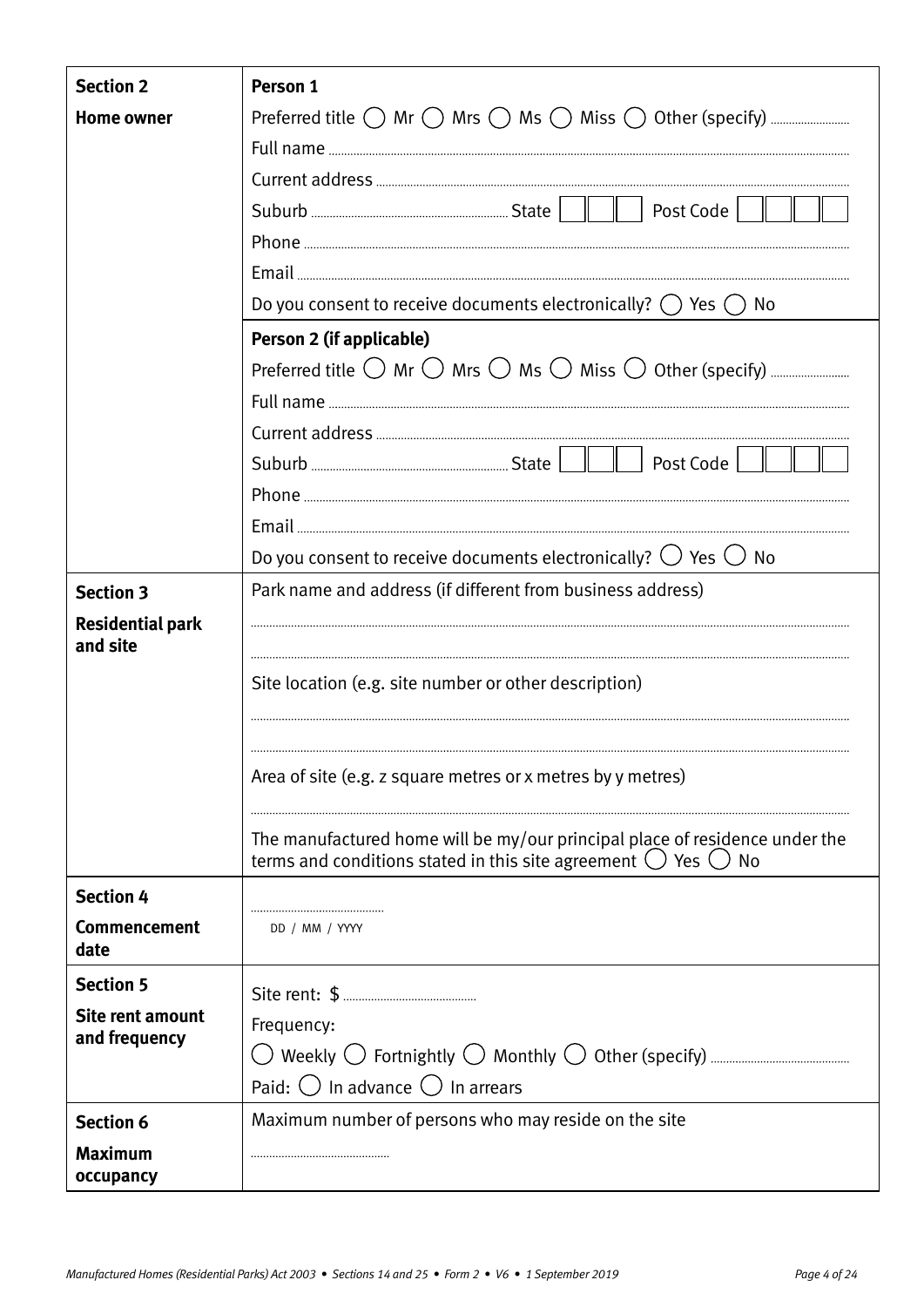| <b>Section 7</b>                            |                                                                            | Site rent payment day:                                        |                                                                                                                                                                                                                             |
|---------------------------------------------|----------------------------------------------------------------------------|---------------------------------------------------------------|-----------------------------------------------------------------------------------------------------------------------------------------------------------------------------------------------------------------------------|
| <b>Payment Day</b>                          |                                                                            |                                                               |                                                                                                                                                                                                                             |
| <b>Section 8</b>                            | Place where site rent must be paid (e.g. at the park's office, at the park |                                                               |                                                                                                                                                                                                                             |
| <b>Location of site rent</b><br>payment     |                                                                            | owner's financial institution)                                |                                                                                                                                                                                                                             |
|                                             |                                                                            |                                                               |                                                                                                                                                                                                                             |
| <b>Section 9</b><br><b>Approved payment</b> | Cash                                                                       |                                                               | Deduction from pay, pension or<br>other benefit                                                                                                                                                                             |
| method<br>Tick all that apply               |                                                                            | <b>EFTPOS</b>                                                 | Direct deposit into specified<br>financial institution                                                                                                                                                                      |
|                                             |                                                                            | Cheque                                                        | Other (please specify)                                                                                                                                                                                                      |
|                                             |                                                                            | Park owner account details for direct deposit (if applicable) |                                                                                                                                                                                                                             |
|                                             | $BSB$                                                                      |                                                               |                                                                                                                                                                                                                             |
|                                             |                                                                            |                                                               |                                                                                                                                                                                                                             |
|                                             | Instructions                                                               |                                                               |                                                                                                                                                                                                                             |
|                                             |                                                                            |                                                               |                                                                                                                                                                                                                             |
| <b>Section 10</b>                           | 10.1                                                                       | How site rent is to be paid                                   |                                                                                                                                                                                                                             |
| Paying site rent                            | 10.1.1                                                                     | section 7.                                                    | The home owner must pay the rent by the due date stated in part 1                                                                                                                                                           |
|                                             | 10.1.2                                                                     | owner.                                                        | Site rent must be paid in the manner as set out in part 1 section 9 of this<br>site agreement or another way agreed by the park owner and the home                                                                          |
|                                             | 10.1.3                                                                     | remains in force unless both parties agree to the change.     | The parties may agree in writing to vary the method of payment stated in<br>the site agreement provided that the proposed change is an approved<br>way (section 63(4) of the Act). The method stated in this site agreement |
|                                             | 10.2                                                                       | Where rent is to be paid                                      |                                                                                                                                                                                                                             |
|                                             | 10.2.1                                                                     | agreement.                                                    | Rent must be paid at the place stated in part 1 section 8 of this site                                                                                                                                                      |
|                                             | 10.2.2                                                                     | must pay the rent at the place stated in the notice.          | If the park owner gives the home owner a notice stating a different place<br>for the payment of site rent and the place is reasonable, the home owner                                                                       |
|                                             | 10.2.3                                                                     |                                                               | If no place is stated in this site agreement, the home owner must pay the<br>rent at an appropriate place (e.g. the park owner's office in the park).                                                                       |
|                                             | 10.3                                                                       | <b>Rent receipts</b>                                          |                                                                                                                                                                                                                             |
|                                             | 10.3.1                                                                     |                                                               | The park owner must give rent receipts when payments are made by cash<br>and, on request, when made by cheque (section 65 of the Act).                                                                                      |
|                                             | 10.3.2                                                                     | record (section 65 of the Act).                               | Where payments are made by other methods, the park owner must, upon<br>request, provide the home owner with a copy of the site rent payment                                                                                 |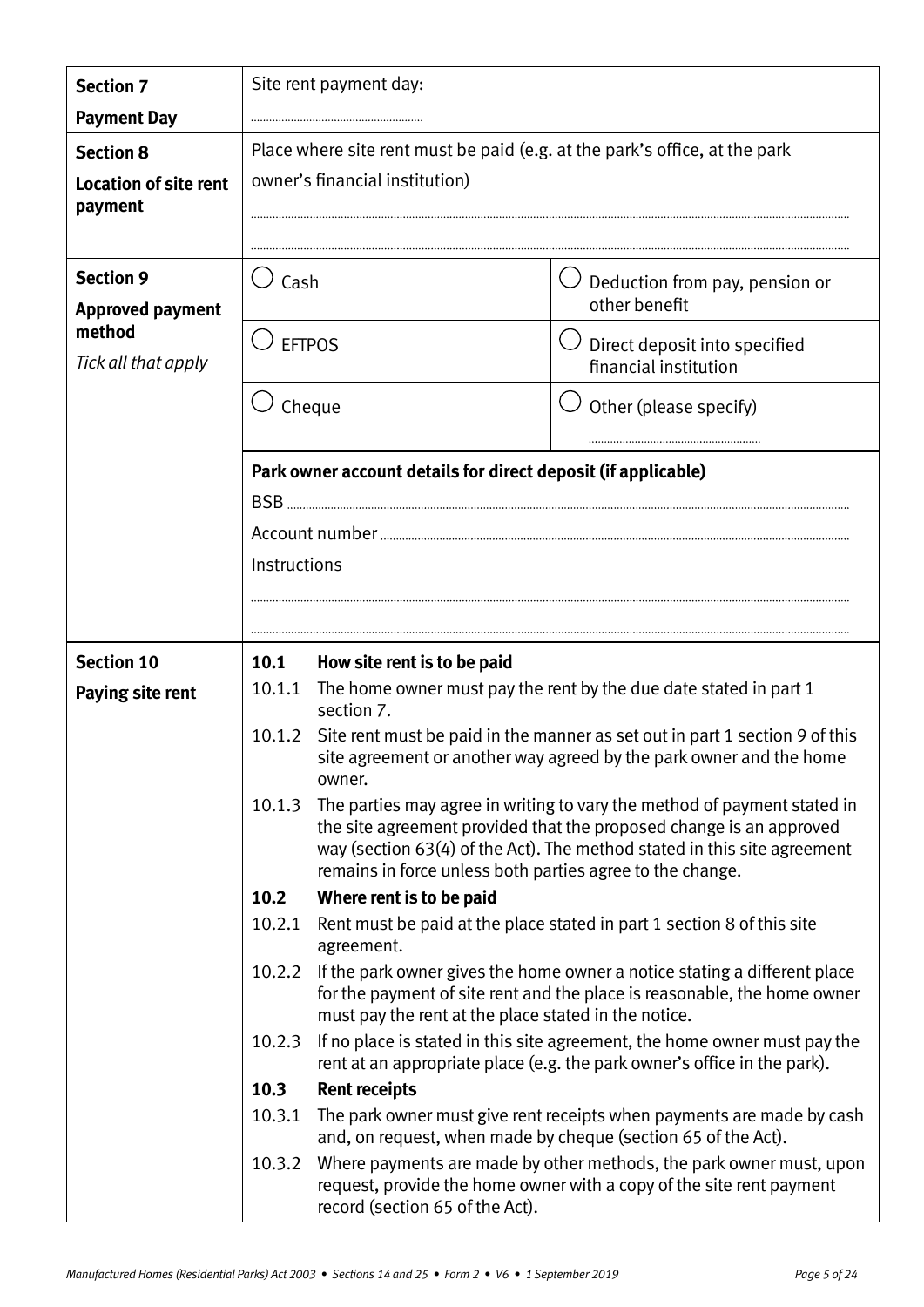## **Section 11**

**Utilities and services which are included in the cost of site rent**

*Specify details / limits: e.g. local calls only, internet data limits*

## **Section 12**

## **Provision of utilities and services NOT included in site rent**

| This section is      |
|----------------------|
| for utilities and    |
| services which are   |
| provided by the      |
| park but charged for |
| separately from site |
| rent.                |
|                      |

For utilities (water, sewerage, electricity and gas), a home owner may only be required to pay the park owner for use where usage is separately metered or measured.

## **Site rent includes (e.g. water / sewerage, electricity, gas, mowing)**

#### Service / Utility **Cost Frequency (if applicable) (if applicable) Electricity** () Charged based on usage  $( )$  Provided by park owner (separately  $\overline{y}$  Must be separately arranged with metered) a third party by the home owner Not available **Gas**:  $\bigcap$  Charged based on usage  $\bigcirc$  Provided by park owner (separately  $\overline{y}$  Must be separately arranged with metered) a third party by the home owner () Not available **Water / sewerage**  $\bigcap$  Charged based on usage  $( )$  Provided by park owner (separately  $\overline{y}$  Must be separately arranged with metered) a third party by the home owner () Not available

◯ Fixed cost

() Charged based on usage (separately metered)

 $\bigcap$  Fixed cost

 $\bigcap$  Other (specify)

\$

\$

 $\uparrow$ 

\$

\$

\$

*Manufactured Homes (Residential Parks) Act 2003 • Sections 14 and 25 • Form 2 • V6 • 1 September 2019 Page 6 of 24*

**Communications** 

Not available

**Mowing / gardening**

 $\bigcap$  Not available

 $\bigcap$  Provided by park owner

 $\bigcap$  Provided by park owner

 Must be separately arranged with a third party by the home owner

 $\bigcap$  Must be separately arranged with a third party by the home owner

**Other (specify) Cost (specify)** 

.................................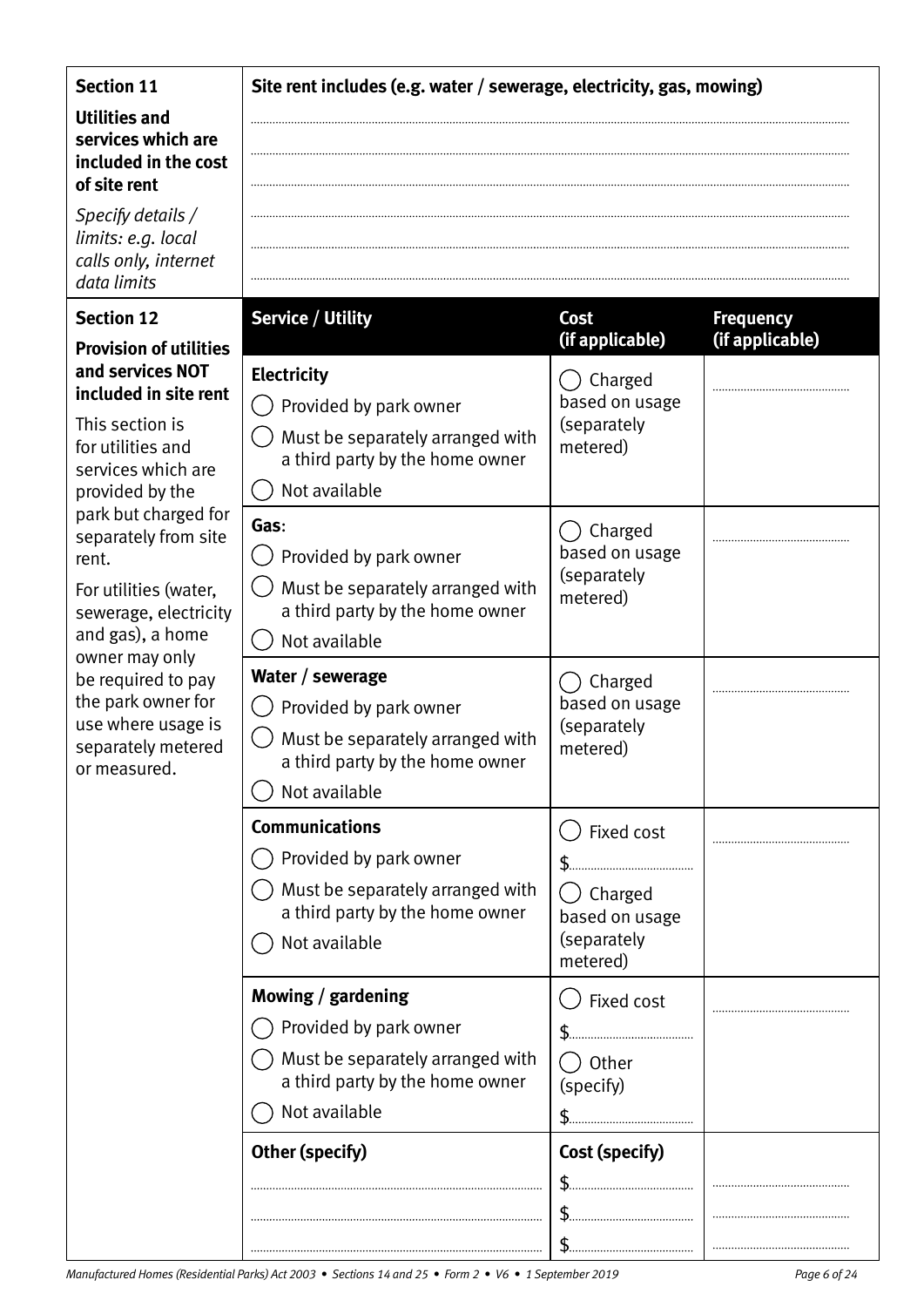| <b>Section 13</b> | 13.1   | <b>Site rent increases</b>                                                                                                                                                                                                                                                                                                                                                                                                                                                                                                                           |
|-------------------|--------|------------------------------------------------------------------------------------------------------------------------------------------------------------------------------------------------------------------------------------------------------------------------------------------------------------------------------------------------------------------------------------------------------------------------------------------------------------------------------------------------------------------------------------------------------|
| How site rent may | 13.1.1 | Site rent may only be increased in the ways set out in part 11 of the Act.                                                                                                                                                                                                                                                                                                                                                                                                                                                                           |
| be varied         | 13.1.2 | The park owner must not threaten, intimidate or coerce a home owner<br>to agree to a proposed increase in site rent or to refrain from making an<br>application to the Queensland Civil and Administrative Tribunal (the tribunal)<br>seeking a review of site rent.                                                                                                                                                                                                                                                                                 |
|                   | 13.1.3 | Site rent may be increased either through a general site rent increase under<br>the terms of the site agreement and Part 11 Division 2 of the Act, or by a<br>special rent increase in accordance with Part 11 Division 3 of the Act.                                                                                                                                                                                                                                                                                                                |
|                   | 13.1.4 | Further information on this can be found in Part 3 of this site agreement, and<br>in the precontractual disclosure documents.                                                                                                                                                                                                                                                                                                                                                                                                                        |
|                   | 13.2   | Increasing site rent under the terms of the site agreement (general increase)                                                                                                                                                                                                                                                                                                                                                                                                                                                                        |
|                   | 13.2.1 | The basis for working out the amount of any increase in site rent must be<br>stated in the site agreement.                                                                                                                                                                                                                                                                                                                                                                                                                                           |
|                   | 13.2.2 | If the park owner wants to increase the site rent in accordance with the site<br>agreement, written notification of the proposed increase must be given to<br>the home owner at least 35 days before the general increase day (general<br>increase notice).                                                                                                                                                                                                                                                                                          |
|                   | 13.2.3 | The general increase notice must state:                                                                                                                                                                                                                                                                                                                                                                                                                                                                                                              |
|                   |        | a) the amount of the proposed increased site rent                                                                                                                                                                                                                                                                                                                                                                                                                                                                                                    |
|                   |        | b) the basis for increasing the site rent                                                                                                                                                                                                                                                                                                                                                                                                                                                                                                            |
|                   |        | c) how the amount of the proposed increased site rent has been worked out<br>using the basis                                                                                                                                                                                                                                                                                                                                                                                                                                                         |
|                   |        | d) the general increase day                                                                                                                                                                                                                                                                                                                                                                                                                                                                                                                          |
|                   |        | e) the day the notice is given to the home owner                                                                                                                                                                                                                                                                                                                                                                                                                                                                                                     |
|                   |        | f) how the home owner may dispute the general increase.                                                                                                                                                                                                                                                                                                                                                                                                                                                                                              |
|                   | 13.2.4 | The park owner cannot increase the site rent using more than one basis at<br>one time.                                                                                                                                                                                                                                                                                                                                                                                                                                                               |
|                   | 13.2.5 | The park owner must not increase the site rent under the site agreement on<br>any basis provided for in the site agreement within 1 year after the day the<br>site rent was last increased under the site agreement.                                                                                                                                                                                                                                                                                                                                 |
|                   | 13.2.6 | The park owner must nominate the same day (the general increase day)<br>when the site rent payable for all eligible sites in the residential park will be<br>increased on the same basis.                                                                                                                                                                                                                                                                                                                                                            |
|                   | 13.2.7 | If a market review is used as the basis for the general increase, a market<br>valuation must be included with the general increase notice. In preparing a<br>market valuation, the park owner must consult with, or arrange for a registered<br>valuer to consult with, the home owners committee (or with the home owners<br>in the manner required by section 69D of the Act if there is no home owners<br>committee) in relation to the preparation of a market valuation. This must be<br>done at least 63 days before the general increase day. |
|                   | 13.2.8 | If a home owner wishes to dispute the amount of the proposed increase:                                                                                                                                                                                                                                                                                                                                                                                                                                                                               |
|                   |        | a) the home owner must, within 28 days after receiving the notice, give the<br>park owner a dispute negotiation notice for the dispute; and                                                                                                                                                                                                                                                                                                                                                                                                          |
|                   |        | b) the home owner must use the dispute resolution procedures under<br>part 17, division 1 of the Act to try and resolve the dispute with the park<br>owner; and                                                                                                                                                                                                                                                                                                                                                                                      |
|                   |        | c) the home owner may, subject to the requirements of the dispute<br>resolution procedures in the Act, apply to the tribunal for an order<br>reducing the amount of, or setting aside, the increase.                                                                                                                                                                                                                                                                                                                                                 |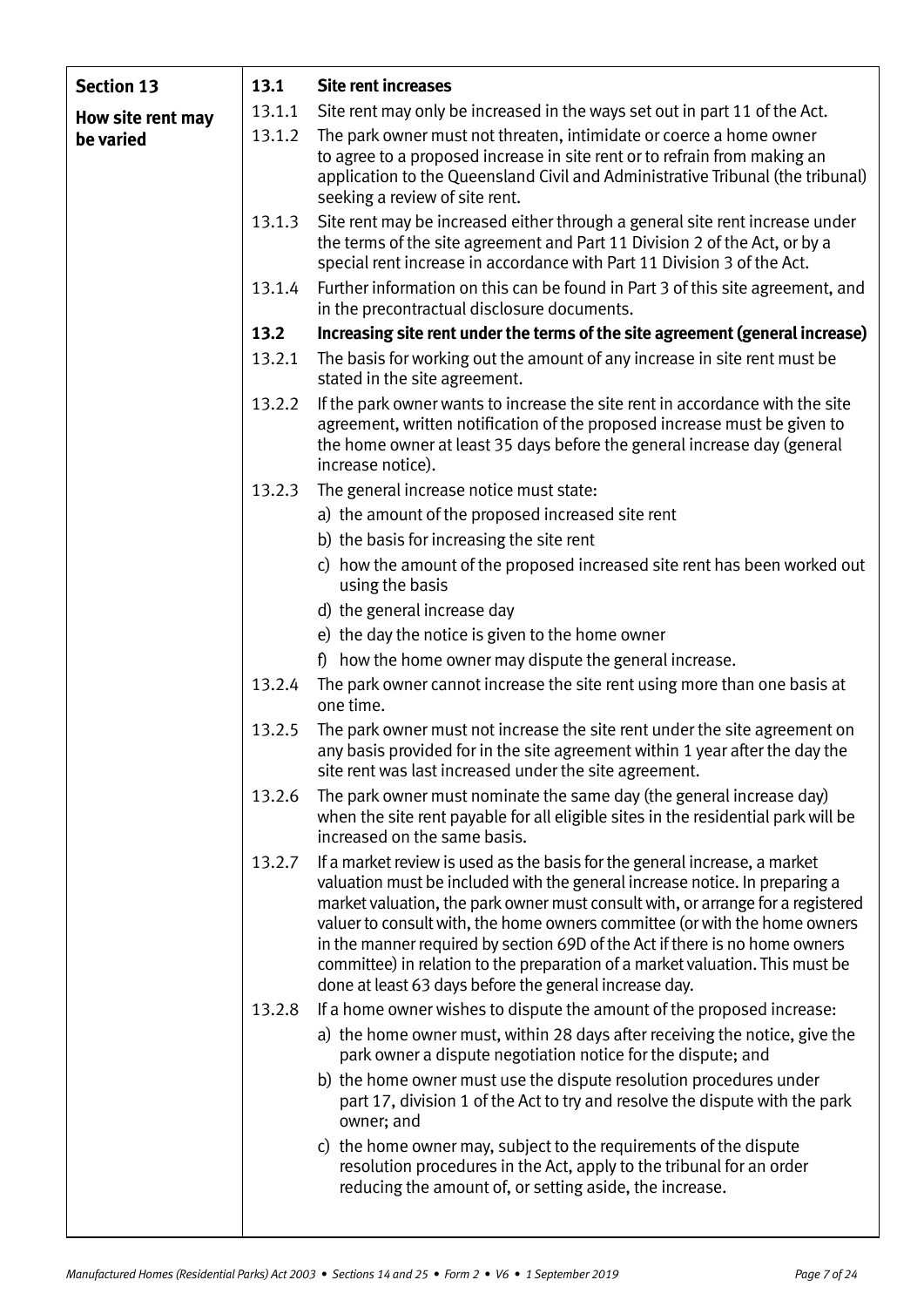| <b>Section 13</b><br><b>How site rent</b><br>may be varied<br>(continued) | 13.3<br><b>Basis 1:</b> | How site rent may be increased under this site agreement<br>(general increase)                                                                                                                                                                                                                                                                                          |
|---------------------------------------------------------------------------|-------------------------|-------------------------------------------------------------------------------------------------------------------------------------------------------------------------------------------------------------------------------------------------------------------------------------------------------------------------------------------------------------------------|
|                                                                           |                         | DD / MM / YYYY                                                                                                                                                                                                                                                                                                                                                          |
|                                                                           |                         | <b>Basis 2 (if applicable):</b>                                                                                                                                                                                                                                                                                                                                         |
|                                                                           |                         |                                                                                                                                                                                                                                                                                                                                                                         |
|                                                                           |                         |                                                                                                                                                                                                                                                                                                                                                                         |
|                                                                           |                         | DD / MM / YYYY                                                                                                                                                                                                                                                                                                                                                          |
|                                                                           | 13.4                    | <b>Special rent increases</b>                                                                                                                                                                                                                                                                                                                                           |
|                                                                           | 13.4.1                  | In certain circumstances, the park owner may also increase site rents in a<br>residential park to cover special costs using methods not contained in the<br>site agreement. There are three types of costs for which this may occur:                                                                                                                                    |
|                                                                           |                         | a) an operational cost: a significant increase in the cost of running the<br>park such as a significant increase in rates, taxes or utility costs for the<br>park.                                                                                                                                                                                                      |
|                                                                           |                         | b) <b>a repair cost</b> : the cost of significant repairs in relation to the common<br>areas or communal facilities in the park that the park owner could not<br>reasonably have foreseen.                                                                                                                                                                              |
|                                                                           |                         | c) an upgrade cost: the cost of significant upgrades to the common areas<br>or communal facilities in the park.                                                                                                                                                                                                                                                         |
|                                                                           |                         | 13.4.2 Where a park owner proposes an increase in site rent to cover a special<br>cost, they must provide the home owner with a special increase notice<br>and seek the home owner's agreement to the proposed increase. This<br>notice must be provided to the home owner at least two months before<br>the proposed date of the rent increase (special increase day). |
|                                                                           | 13.4.3                  | If a home owner agrees to the proposed increase, the increase is payable<br>from the special increase day. For a repair or upgrade cost, the increase<br>stops being payable at the end of the period specified in the park owner's<br>notice.                                                                                                                          |
|                                                                           | 13.4.4                  | Special rules apply where an increase relates to an upgrade cost and the<br>home owners for at least 4 sites in the park have received a notice about<br>it. In that case, if the home owners for at least 75% of the notified sites<br>agree to the increase, then the home owners for all notified sites are<br>taken to have agreed to the proposed increase.        |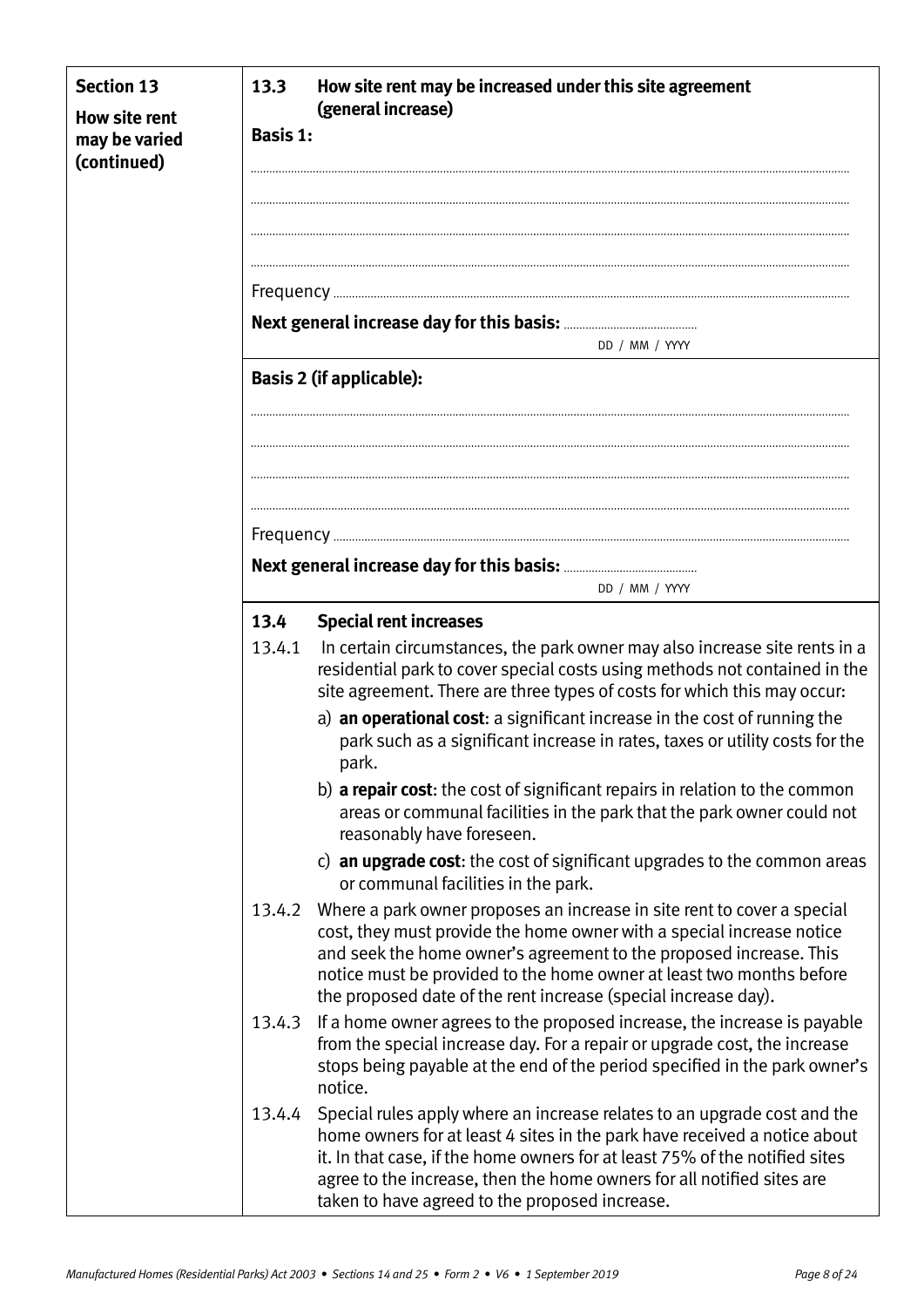| <b>Section 13</b><br><b>How site rent</b><br>may be varied | 13.4.5 | Home owners who disagree with a proposed increase, or do not respond<br>within 28 days, are taken to be disputing the site rent increase for a<br>special cost. If an increase for a special cost is disputed, the park owner,                                                                                                                                                                                                                                                      |
|------------------------------------------------------------|--------|-------------------------------------------------------------------------------------------------------------------------------------------------------------------------------------------------------------------------------------------------------------------------------------------------------------------------------------------------------------------------------------------------------------------------------------------------------------------------------------|
| (continued)                                                |        | subject to the dispute resolution procedures in the Act, may apply to the<br>tribunal to have the site rent increase confirmed.                                                                                                                                                                                                                                                                                                                                                     |
|                                                            | 13.4.6 | The tribunal may reduce, set aside or confirm the proposed increase, or<br>make any other appropriate orders. In determining the application, the<br>tribunal may consider a wide range of factors.                                                                                                                                                                                                                                                                                 |
|                                                            | 13.4.7 | The tribunal may confirm an increase for an operational cost or a repair<br>cost if it is satisfied that if the site rent is not increased as proposed,<br>the residential park will not be commercially viable without significantly<br>reducing the park owner's capacity to carry out their responsibilities in<br>running the park. For a repair cost, the tribunal will also consider whether<br>the park owner could have reasonably obtained insurance to cover the<br>cost. |
|                                                            | 13.4.8 | A park owner must not threaten, intimidate or coerce a home owner to<br>agree to a proposed increase in site rent or to refrain from making an<br>application to the tribunal seeking a review of site rent.                                                                                                                                                                                                                                                                        |
|                                                            | 1B).   | Note: For information on what information the special increase notice must<br>contain under the Act, please see the Supplementary disclosure document (form                                                                                                                                                                                                                                                                                                                         |
|                                                            | 13.5   | <b>Decreasing site rent</b>                                                                                                                                                                                                                                                                                                                                                                                                                                                         |
|                                                            | 13.5.1 | A home owner may, subject to the dispute resolution procedures in the<br>Act, apply to the tribunal seeking a reduction in the site rent if:                                                                                                                                                                                                                                                                                                                                        |
|                                                            |        | a) the amenity or standard of the residential park's common areas<br>and communal facilities has decreased substantially since the site<br>agreement was entered into                                                                                                                                                                                                                                                                                                               |
|                                                            |        | b) a communal facility or service provided at the park when the site<br>agreement commenced has been withdrawn; or                                                                                                                                                                                                                                                                                                                                                                  |
|                                                            |        | c) a communal facility or service described in advertising or another<br>document prepared by or for the park owner, of which the home owner<br>was aware before the site agreement was entered into, has not been<br>provided in the park.                                                                                                                                                                                                                                         |
|                                                            | 13.5.2 | Where a utility used by a home owner is not separately measured or<br>metered, the home owner may be entitled to a site rent reduction if a<br>utility charge included in the site rent becomes separately measured and<br>metered and the costs of the use becomes payable by the home owner.                                                                                                                                                                                      |
|                                                            | 13.5.3 | Home owners may also be entitled to a site rent decrease if a utility which<br>is included in the site rent stops being available for use by the home<br>owner through no fault of the home owner. The Act imposes notification<br>obligations on the park owner if these changes occur.                                                                                                                                                                                            |
|                                                            | 13.5.4 | If the parties cannot agree on the amount of the reduction or the park<br>owner has not reduced the site rent by the amount of the utility cost<br>factored into the site rent, the home owner may, subject to the dispute<br>resolution procedures in the Act, apply to the tribunal for a reduction in<br>the site rent.                                                                                                                                                          |
|                                                            |        |                                                                                                                                                                                                                                                                                                                                                                                                                                                                                     |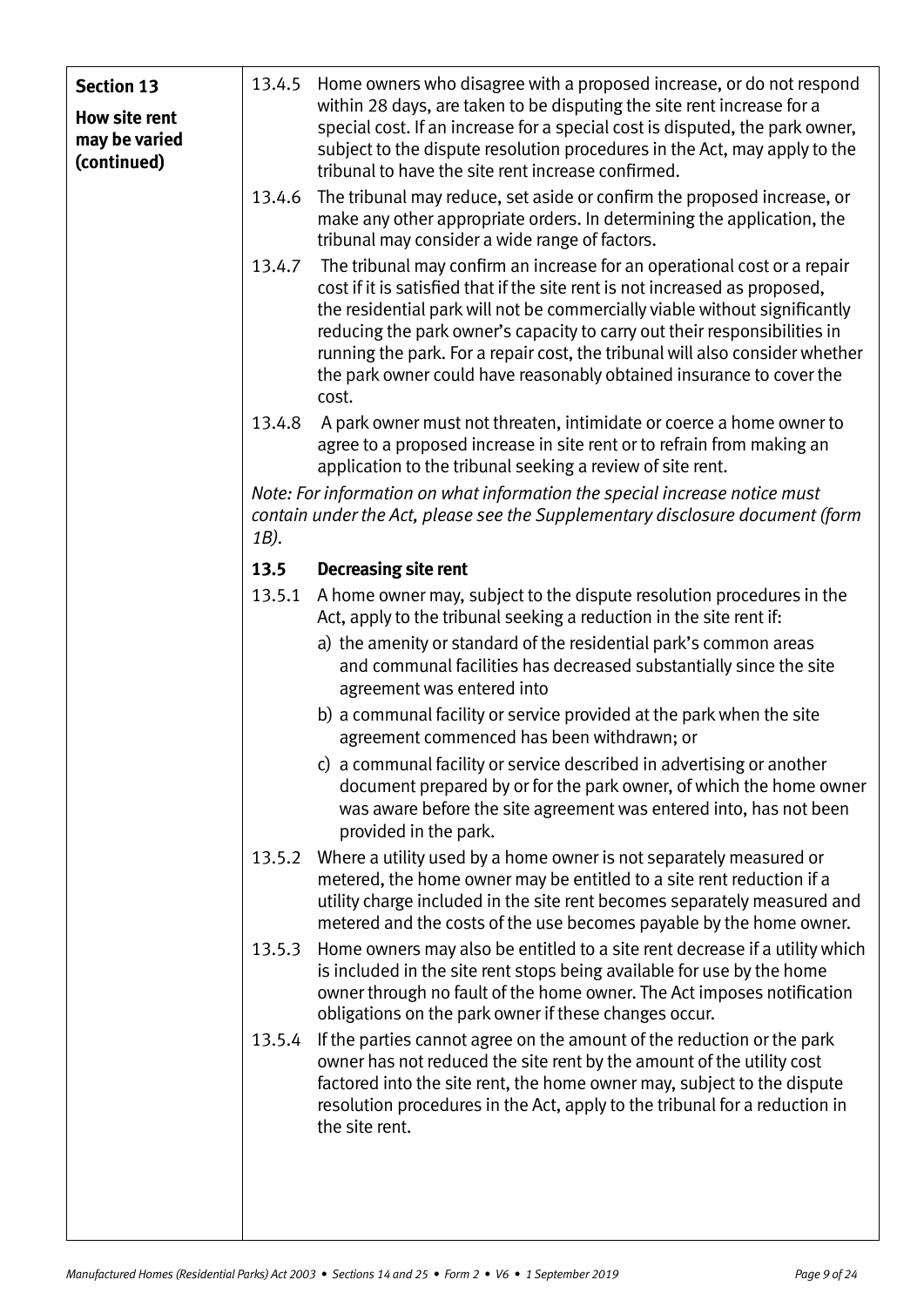| <b>Section 14</b>           | 14.1 | Pets allowed $\bigcirc$ Yes $\bigcirc$ No                                                                                                                                                                                                                                                              |
|-----------------------------|------|--------------------------------------------------------------------------------------------------------------------------------------------------------------------------------------------------------------------------------------------------------------------------------------------------------|
| <b>Keeping of pets</b>      | 14.2 | If yes, what are the type and number of pets allowed:                                                                                                                                                                                                                                                  |
|                             |      |                                                                                                                                                                                                                                                                                                        |
|                             |      |                                                                                                                                                                                                                                                                                                        |
|                             |      |                                                                                                                                                                                                                                                                                                        |
|                             |      |                                                                                                                                                                                                                                                                                                        |
|                             |      |                                                                                                                                                                                                                                                                                                        |
|                             |      |                                                                                                                                                                                                                                                                                                        |
|                             |      | Note: The keeping of pets is subject to any local government laws.                                                                                                                                                                                                                                     |
| <b>Section 15</b>           | 15.1 | Can the home owner let the home? $\bigcirc$ Yes $\bigcirc$ No                                                                                                                                                                                                                                          |
| Letting the home            | 15.2 | If yes, are there any limitations on letting the home? Please specify:                                                                                                                                                                                                                                 |
|                             |      |                                                                                                                                                                                                                                                                                                        |
|                             |      |                                                                                                                                                                                                                                                                                                        |
|                             |      |                                                                                                                                                                                                                                                                                                        |
|                             |      |                                                                                                                                                                                                                                                                                                        |
|                             |      |                                                                                                                                                                                                                                                                                                        |
|                             | 15.3 | If the home owner is permitted to rent the site to a person on a temporary<br>basis under this site agreement, and the home owner chooses to do so,<br>the home owner must give the park owner a notice which includes the<br>name of the tenant and the period of the tenancy as soon as practicable. |
| <b>Section 16</b>           | 16.1 | Can the home owner place a 'for sale' notice or sign for the home on the                                                                                                                                                                                                                               |
| <b>Restrictions on sale</b> |      | site? ()Yes ()No                                                                                                                                                                                                                                                                                       |
| signs                       | 16.2 | If yes, are there any restrictions on the size or placement of the notice or<br>sign? Please specify:                                                                                                                                                                                                  |
|                             |      |                                                                                                                                                                                                                                                                                                        |
|                             |      |                                                                                                                                                                                                                                                                                                        |
|                             |      |                                                                                                                                                                                                                                                                                                        |
|                             |      |                                                                                                                                                                                                                                                                                                        |
|                             | 16.3 | If a home owner is allowed to place a 'for sale' notice or sign on the site,<br>the home owner must give the park owner notice of their intention to offer<br>the home for sale before placing the sign on the site.                                                                                   |
| <b>Section 17</b>           | 17.1 | The park owner reserves the right to reposition the manufactured home to                                                                                                                                                                                                                               |
| <b>Repositioning the</b>    |      | a comparable site in the park if necessary. $\bigcirc$ Yes $\bigcirc$ No                                                                                                                                                                                                                               |
| manufactured home           | 17.2 | If repositioning is permitted, the park owner may only reposition the<br>manufactured home to a site that is broadly comparable to the original<br>site and only where the park owner gives the home owner a written<br>undertaking to pay all expenses involved in the repositioning.                 |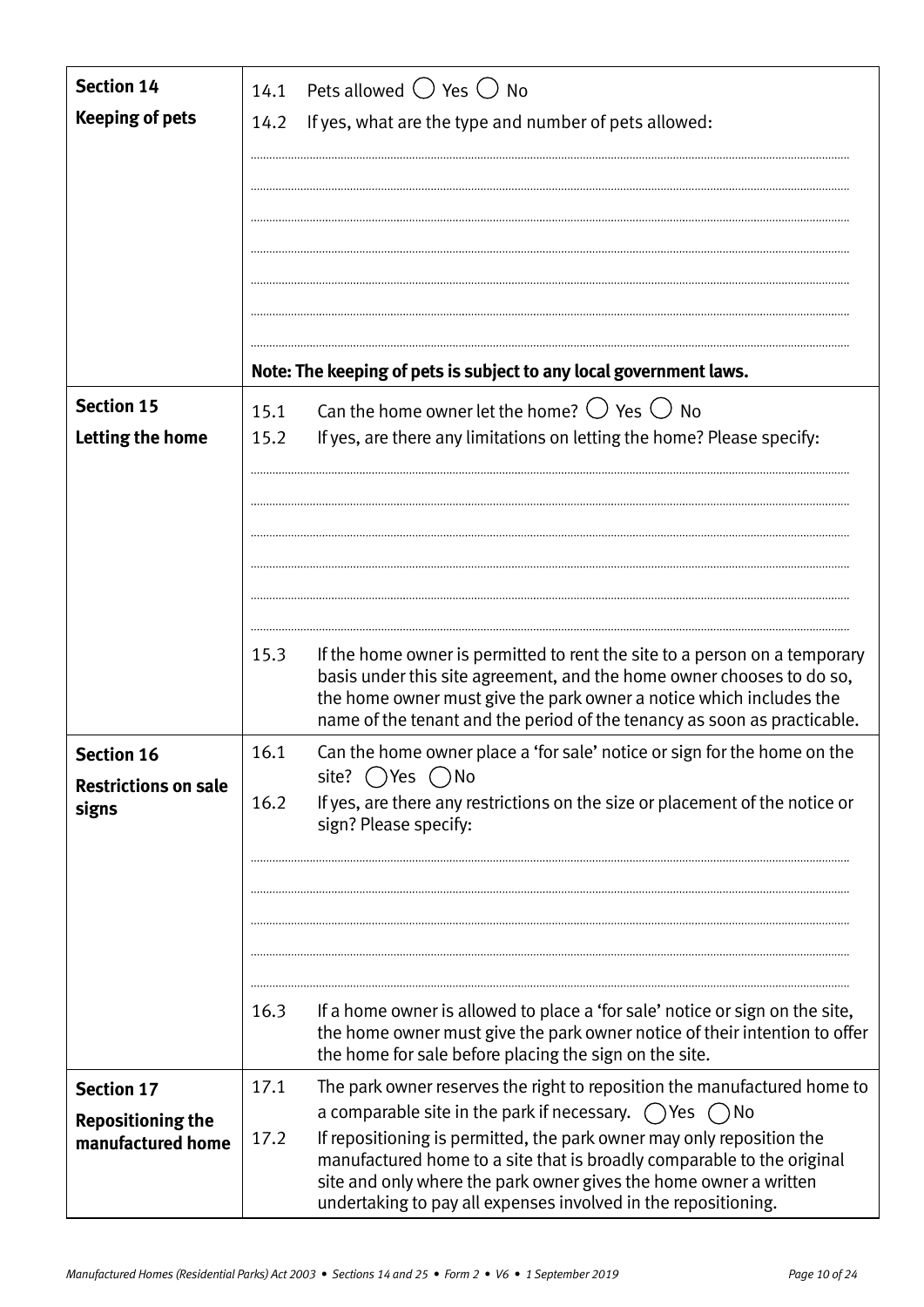| <b>Part 2 - Special terms</b>                              |                                                                                                                                                                                                                                                                                                                                                                                                                                                                                                                                                 |
|------------------------------------------------------------|-------------------------------------------------------------------------------------------------------------------------------------------------------------------------------------------------------------------------------------------------------------------------------------------------------------------------------------------------------------------------------------------------------------------------------------------------------------------------------------------------------------------------------------------------|
| <b>Section 1</b>                                           | Special terms relate to the particular park to which this site agreement relates.                                                                                                                                                                                                                                                                                                                                                                                                                                                               |
| <b>Information on</b><br>special terms                     | Special terms are not prescribed by the Act but are subject to negotiation<br>between the parties to the site agreement.                                                                                                                                                                                                                                                                                                                                                                                                                        |
|                                                            | If a provision of the Act or Regulation is inconsistent with a special term of the<br>site agreement, the provision of the Act prevails, and the special term is void to<br>the extent of the inconsistency. Also, if a standard term is inconsistent with a<br>special term of the site agreement, the standard term prevails, and the special<br>term is void to the extent of the inconsistency.                                                                                                                                             |
|                                                            | Home owners should pay particular attention to ensure that the special terms<br>are satisfactory.                                                                                                                                                                                                                                                                                                                                                                                                                                               |
|                                                            | Special terms which are not satisfactory may be negotiated between you and the<br>park owner. Do not sign a site agreement which contains special terms that you<br>do not agree with.                                                                                                                                                                                                                                                                                                                                                          |
|                                                            | Before entering a site agreement, it is recommended that you seek legal advice<br>from an independent and experienced Queensland lawyer. This is especially<br>important where the site agreement includes special terms.                                                                                                                                                                                                                                                                                                                       |
| <b>Section 2</b><br><b>Variation of special</b><br>terms   | Under section 22 of the Act, special terms may be varied at any time during<br>the period of the agreement. Any variation of a special term is void unless it is<br>signed by both parties to the site agreement.                                                                                                                                                                                                                                                                                                                               |
|                                                            | If the parties cannot agree to the variation of a special term, either party may<br>apply to the tribunal to vary the agreement, subject to the dispute resolution<br>procedures in the Act. The Queensland Civil Administrative Tribunal may make<br>any order it considers appropriate.                                                                                                                                                                                                                                                       |
| <b>Section 3</b><br><b>Prohibited special</b><br>terms     | Section 3 of the Manufactured Homes (Residential Parks) Regulation 2017<br>prohibits particular types of special terms.                                                                                                                                                                                                                                                                                                                                                                                                                         |
|                                                            | A park owner must not include a prohibited term in a site agreement, including<br>in the special terms or attempt to enforce a prohibited term in a residential park.<br>A park owner may be subject to significant penalties if they include, or attempt<br>to enforce, a prohibited term.                                                                                                                                                                                                                                                     |
|                                                            | Any special terms that are prohibited terms are void in all site agreements.                                                                                                                                                                                                                                                                                                                                                                                                                                                                    |
| <b>Section 4</b><br><b>Disputes about</b><br>special terms | If a dispute arises about whether a special term is a prohibited term, the<br>home owner may apply to the tribunal for an order declaring the term void,<br>subject to the dispute resolution procedures in the Act. The Queensland Civil<br>Administrative Tribunal may declare the term void, not void or void to a stated<br>extent, or may vary the special term.                                                                                                                                                                           |
|                                                            | A home owner under a site agreement may also apply to the tribunal to consider<br>whether a special term of the site agreement is clearly expressed in plain<br>language, subject to the dispute resolution procedures in the Act. If the tribunal<br>considers the special term is not clearly expressed in plain language, it may<br>make an order varying the special term of the site agreement. It may also make<br>an order prohibiting the park owner from using the same or a similar special<br>term in any subsequent site agreement. |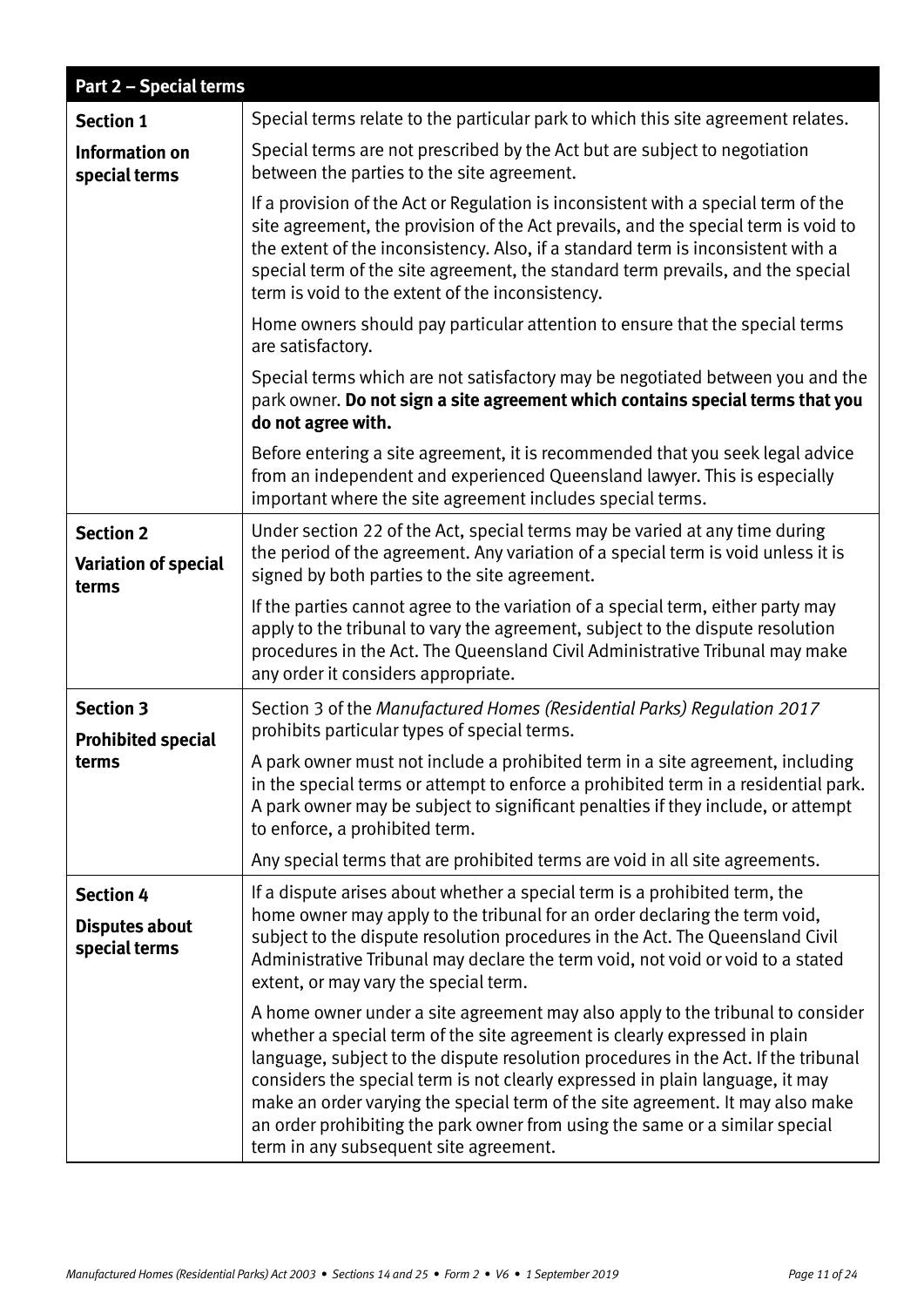| State any special terms of the site agreement (attach additional pages if required) |
|-------------------------------------------------------------------------------------|
|                                                                                     |
|                                                                                     |
|                                                                                     |
|                                                                                     |
|                                                                                     |
|                                                                                     |
|                                                                                     |
|                                                                                     |
|                                                                                     |
|                                                                                     |
|                                                                                     |
|                                                                                     |
|                                                                                     |
|                                                                                     |
|                                                                                     |
|                                                                                     |
|                                                                                     |
|                                                                                     |
|                                                                                     |
|                                                                                     |
|                                                                                     |
|                                                                                     |
|                                                                                     |
|                                                                                     |
|                                                                                     |
|                                                                                     |
|                                                                                     |
|                                                                                     |
|                                                                                     |
|                                                                                     |
|                                                                                     |
|                                                                                     |
|                                                                                     |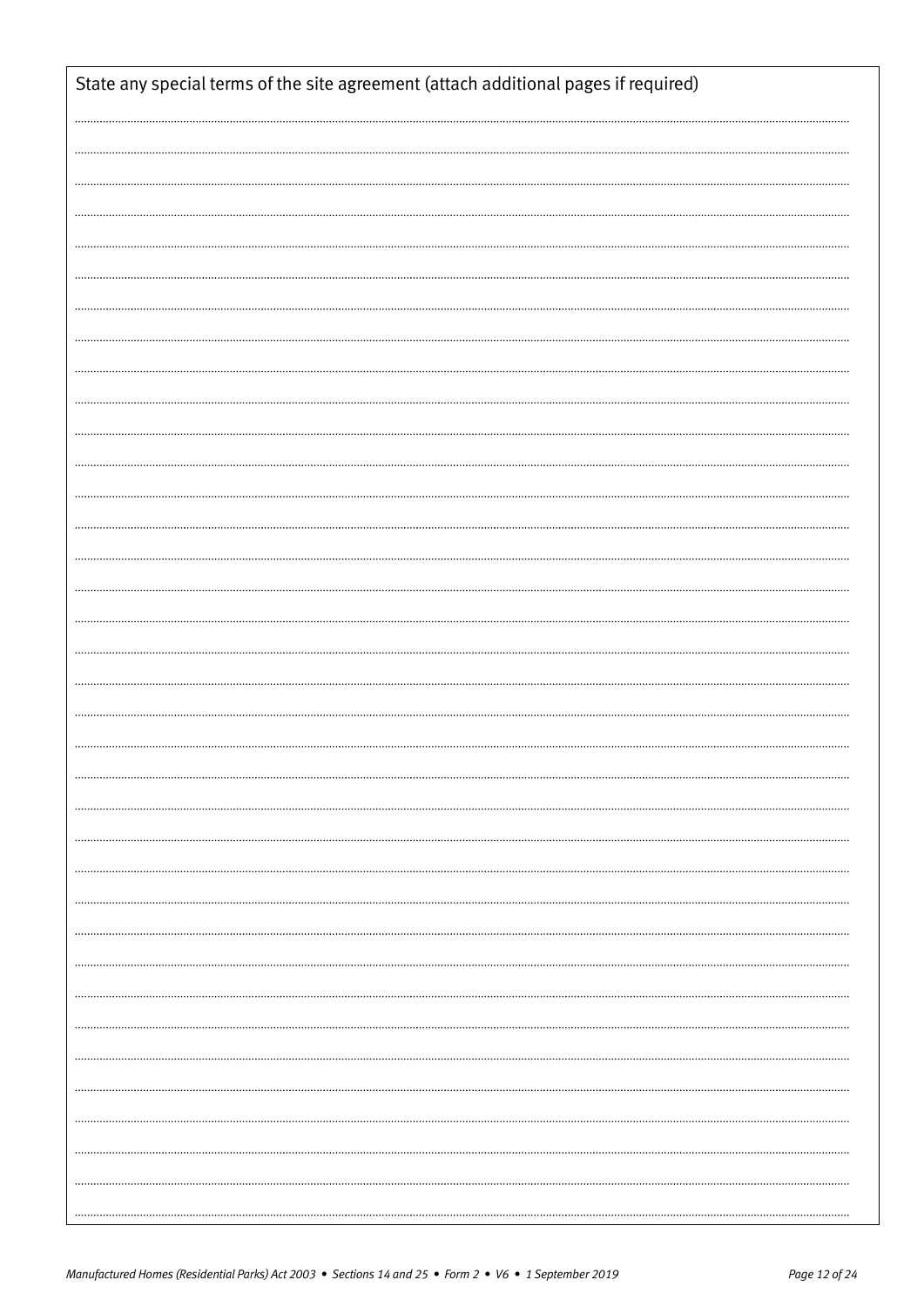| Part 3 - Rights, duties and processes under the Act |      |                                                                                                                                                                                                                                                                                                                    |
|-----------------------------------------------------|------|--------------------------------------------------------------------------------------------------------------------------------------------------------------------------------------------------------------------------------------------------------------------------------------------------------------------|
| <b>Section 1</b>                                    | 1.1  | This site agreement is governed by and is subject to the Act and includes:                                                                                                                                                                                                                                         |
| <b>Terms of the site</b>                            |      | a) the terms set out in section 19 of the Act                                                                                                                                                                                                                                                                      |
| agreement                                           |      | b) any standard terms prescribed by a regulation under section 20 of the<br>Act                                                                                                                                                                                                                                    |
|                                                     |      | c) any special terms set out in part 2 of this site agreement                                                                                                                                                                                                                                                      |
|                                                     |      | d) the park rules for the park, if any                                                                                                                                                                                                                                                                             |
|                                                     |      | e) other duties imposed on, or entitlements given to, the park owner or<br>home owner under the Act.                                                                                                                                                                                                               |
|                                                     | 1.2  | A description of the above is included in this part. Please note that<br>where any information is (or becomes) inconsistent with the Act, the Act<br>prevails.                                                                                                                                                     |
| <b>Section 2</b>                                    |      | The responsibilities of home owners are set out in section 16 of the Act and include:                                                                                                                                                                                                                              |
| Home owner's                                        | 2.1  | Use the site as a place of residence only.                                                                                                                                                                                                                                                                         |
| responsibilities                                    | 2.2  | Use the residential park's common areas for purposes associated with<br>residential use only.                                                                                                                                                                                                                      |
|                                                     | 2.3  | Do not use the site or common areas for an illegal purpose or allow guests<br>or tenants to do so.                                                                                                                                                                                                                 |
|                                                     | 2.4  | Comply with the following requirements in section 105 of the Act and<br>ensure, as far as reasonably practicable, that tenants and guests comply<br>with the requirements:                                                                                                                                         |
|                                                     |      | a) Respect the rights of other home owners of the park and other persons<br>in the park.                                                                                                                                                                                                                           |
|                                                     |      | b) Do not unreasonably interfere with, or allow interference with, the<br>reasonable peace, comfort or privacy of another home owner or<br>resident.                                                                                                                                                               |
|                                                     |      | c) Respect the right of the park owner and their representatives to work in<br>an environment free from harassment and intimidation.                                                                                                                                                                               |
|                                                     |      | d) Do not act in a way that adversely affects the occupational health and<br>safety of a person working in the residential park.                                                                                                                                                                                   |
|                                                     | 2.5  | Pay to the park owner the site rent and other charges payable under the<br>site agreement (e.g. utility costs if separately measured or metered).                                                                                                                                                                  |
|                                                     | 2.6  | Do not intentionally or recklessly damage or destroy the park's common<br>areas or communal facilities or allow guests or tenants to do so.                                                                                                                                                                        |
|                                                     | 2.7  | Maintain the manufactured home in a reasonable state of cleanliness and<br>repair so it is fit to live in.                                                                                                                                                                                                         |
|                                                     | 2.8  | Do not rent the site to a tenant unless this is allowed under the site<br>agreement. If it is allowed, provide the park owner (in writing) with the<br>tenant's name and the period of the tenancy as soon as practicable.                                                                                         |
|                                                     | 2.9  | Do not make any alteration to the home that is visible from the outside<br>of the home, or make any addition to the home, unless the park owner<br>gives written consent. You can apply to the tribunal if the park owner<br>unreasonably refuses consent, subject to dispute resolution procedures<br>in the Act. |
|                                                     | 2.10 | Comply with the site agreement and park rules.                                                                                                                                                                                                                                                                     |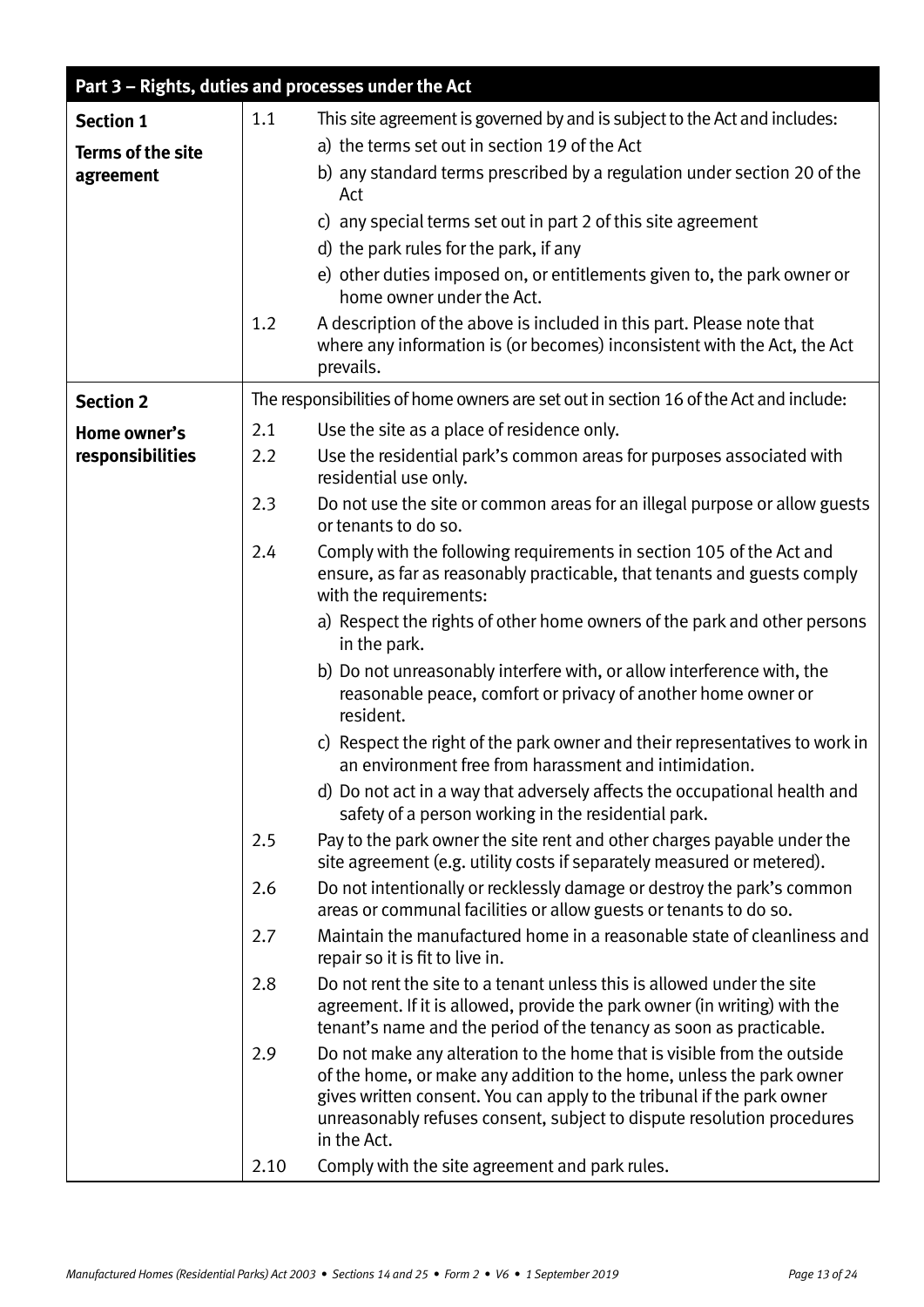| <b>Section 3</b><br>Park owner's |      | The park owner's responsibilities found under section 17 and elsewhere in the Act are<br>taken to be terms of the site agreement.                                                                                                                                                                                                                                                                                                                                                           |  |  |
|----------------------------------|------|---------------------------------------------------------------------------------------------------------------------------------------------------------------------------------------------------------------------------------------------------------------------------------------------------------------------------------------------------------------------------------------------------------------------------------------------------------------------------------------------|--|--|
| responsibilities                 | 3.1  | Take reasonable steps to ensure home owners and their tenants always have<br>access to their site and reasonable access to the common areas.                                                                                                                                                                                                                                                                                                                                                |  |  |
|                                  | 3.2  | Maintain the common areas and communal facilities in a reasonable state of<br>cleanliness and repair so that they are fit for use by home owners and their<br>tenants.                                                                                                                                                                                                                                                                                                                      |  |  |
|                                  | 3.3  | Be reasonably available or have a park manager available to home owners and<br>their tenants at reasonable times for consultation regarding park operations,<br>including the supply of utilities.                                                                                                                                                                                                                                                                                          |  |  |
|                                  | 3.4  | Ensure continuity of supply of utilities to the park and sites to the extent it is<br>within the park owner's control.                                                                                                                                                                                                                                                                                                                                                                      |  |  |
|                                  | 3.5  | Pay the cost of installing a measuring device or meter to measure use of a<br>utility if the park owner wants to separately measure or meter use of the utility<br>at the site.                                                                                                                                                                                                                                                                                                             |  |  |
|                                  | 3.6  | Do not charge the home owner or arrange for the home owner to be charged<br>an amount for the use of a utility that is more than the amount charged by the<br>relevant supply authority for the quantity of the service supplied to, or used, at<br>the site. This applies if a home owner for a site in a residential park is required<br>to pay the park owner or a third party for the use by the home owner of a utility<br>at the site, and the use is separately measured or metered. |  |  |
|                                  | 3.7  | Comply with the following requirements in section 104 of the Act:                                                                                                                                                                                                                                                                                                                                                                                                                           |  |  |
|                                  |      | a) respect the rights of home owners and other residents of the park                                                                                                                                                                                                                                                                                                                                                                                                                        |  |  |
|                                  |      | b) do not unreasonably interfere with, or allow interference with, the<br>reasonable peace, comfort or privacy of a home owner or other residents                                                                                                                                                                                                                                                                                                                                           |  |  |
|                                  |      | c) take reasonable steps to ensure a home owner or other resident, or their<br>guest, does not interfere with the reasonable peace, comfort or privacy of<br>another home owner or resident                                                                                                                                                                                                                                                                                                 |  |  |
|                                  |      | d) use the park owner's best endeavours to ensure each home owner or<br>resident lives in an environment free from harassment and intimidation                                                                                                                                                                                                                                                                                                                                              |  |  |
|                                  |      | e) do not unreasonably restrict the right of a home owner or other resident to<br>autonomy over their personal, financial or other matters or possessions                                                                                                                                                                                                                                                                                                                                   |  |  |
|                                  |      | do not unreasonably restrict a home owner or other resident from exercising<br>f)<br>self-reliance in matters relating to their personal, domestic or financial<br>affairs                                                                                                                                                                                                                                                                                                                  |  |  |
|                                  |      | g) must give a complete response to correspondence from a home<br>owner, resident, or their representative, within 21 days of receiving<br>the correspondence if the correspondence is considered 'relevant<br>correspondence' under the Act, and the park owner has not given a<br>previous response to the issue raised in the correspondence in accordance<br>with the Act.                                                                                                              |  |  |
|                                  | 3.8  | Take reasonable steps to ensure emergency vehicles (e.g. ambulance, fire and<br>police) have access to the park in an emergency at all times, unless the park<br>owner has a reasonable excuse.                                                                                                                                                                                                                                                                                             |  |  |
|                                  | 3.9  | Do not unreasonably interfere with a home owner's right to participate in a<br>home owner's organisation.                                                                                                                                                                                                                                                                                                                                                                                   |  |  |
|                                  | 3.10 | Maintain a noticeboard in a prominent position within the common areas<br>and allow home owners to read the board and place notices or other material<br>relevant to the park on the board.                                                                                                                                                                                                                                                                                                 |  |  |
|                                  |      |                                                                                                                                                                                                                                                                                                                                                                                                                                                                                             |  |  |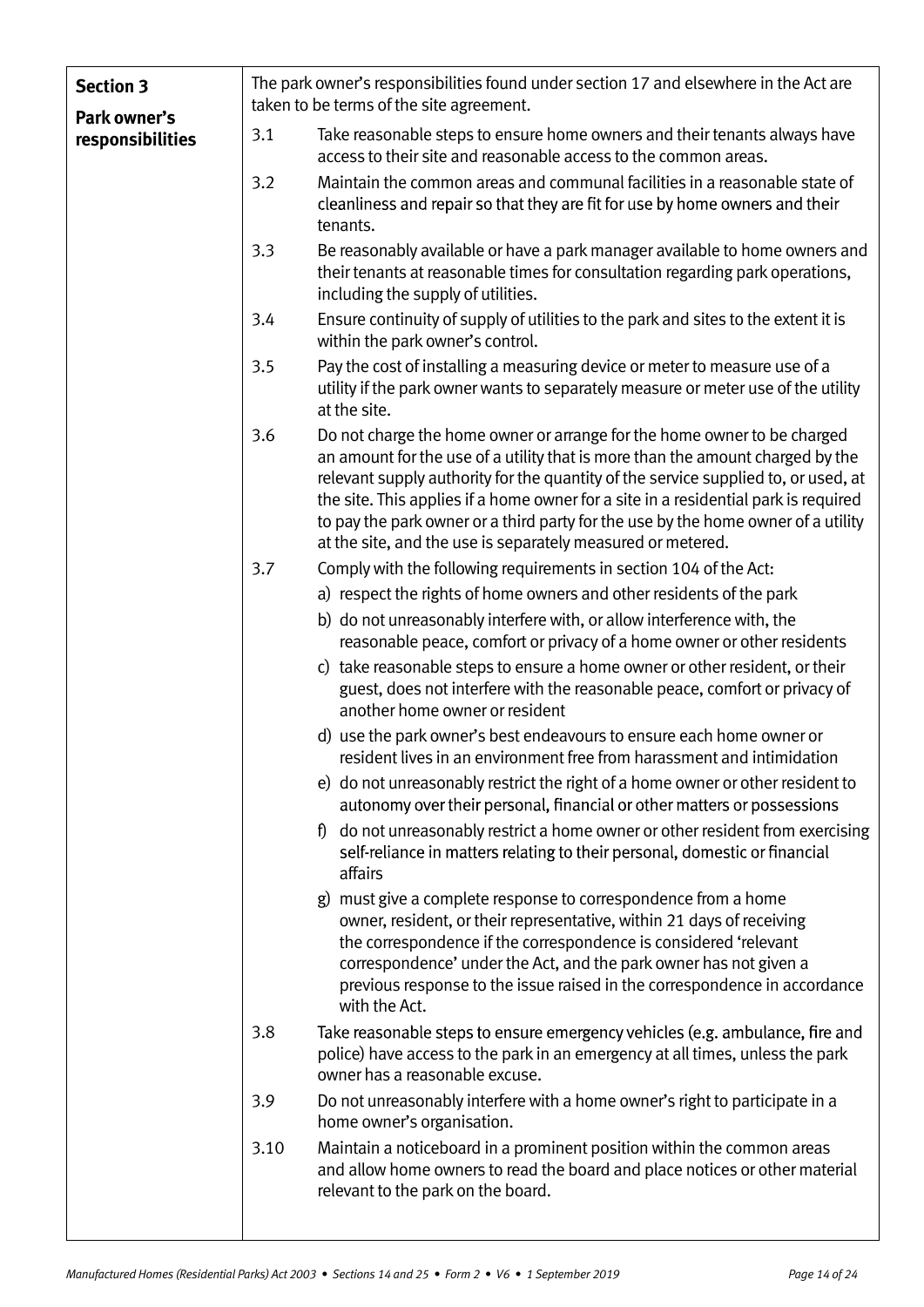| <b>Section 3</b><br>Park owner's<br>responsibilities | 3.11 | Ensure trees in common areas are maintained so they do not pose a danger to<br>any person or property. Maintenance of trees on an individual site is subject to<br>negotiation between the home owner and the park owner and may be included<br>as a special term of the site agreement.                                              |
|------------------------------------------------------|------|---------------------------------------------------------------------------------------------------------------------------------------------------------------------------------------------------------------------------------------------------------------------------------------------------------------------------------------|
| (continued)                                          | 3.12 | Establish and maintain reasonable and accessible mail facilities at the park.                                                                                                                                                                                                                                                         |
|                                                      | 3.13 | Give written notice to home owners within 7 days of a change of business hours<br>contact telephone number for the park owner or park manager.                                                                                                                                                                                        |
|                                                      | 3.14 | Ensure, if this site agreement allows for the park owner to require repositioning<br>of the home to another site in the park, that the new site is broadly comparable<br>to the original site and pay the home owner's expenses involved in repositioning<br>the home.                                                                |
|                                                      | 3.15 | Only enter a site for the following reasons:                                                                                                                                                                                                                                                                                          |
|                                                      |      | a) if the home owner consent to the entry                                                                                                                                                                                                                                                                                             |
|                                                      |      | b) in an emergency                                                                                                                                                                                                                                                                                                                    |
|                                                      |      | c) to read a meter situated on the site if the park owner arranges for the supply<br>of electricity, gas or water to the site (but not on a Sunday or public holiday<br>or outside the hours of 8 am to 8 pm without written consent from the home<br>owner)                                                                          |
|                                                      |      | d) to carry out an inspection or maintenance of the site after giving the home<br>owner at least 2 days' notice of the proposed entry (but not on a Sunday or<br>public holiday or outside the hours of 8 am to 8 pm without written consent<br>from the home owner)                                                                  |
|                                                      |      | e) to show the site to a prospective home owner (if the park owner has been<br>appointed as a selling agent by the home owner) after giving the home<br>owner at least 1 day of notice of the inspection (but not on a Sunday or public<br>holiday or outside the hours of 8 am to 8 pm without written consent)                      |
|                                                      |      | f) if the park owner reasonably believes the home has been abandoned                                                                                                                                                                                                                                                                  |
|                                                      |      | g) under an order of the tribunal permitting entry to the site for a stated purpose.                                                                                                                                                                                                                                                  |
|                                                      | 3.16 | Do not engage in fraudulent or misleading conduct in the operation of the<br>park or in acting as a home owner's agent to sell, or to negotiate the sale of, a<br>manufactured home.                                                                                                                                                  |
|                                                      | 3.17 | Do not engage in harassment or unconscionable conduct in the operation of the<br>park or in acting as a home owner's agent to sell, or to negotiate the sale of, a<br>manufactured home.                                                                                                                                              |
|                                                      | 3.18 | Within 28 days of opening the park, complete and provide to the Department of<br>Housing and Public Works an Information for record of residential parks (form<br>10). Also, by completing the same form, provide the Department of Housing and<br>Public Works with written notice of any change in this information within 28 days. |
|                                                      | 3.19 | Comply with site agreements and any park rules.                                                                                                                                                                                                                                                                                       |
|                                                      | 3.20 | Take reasonable steps to ensure a home owner has quiet enjoyment of their site<br>and the common areas within the residential park.                                                                                                                                                                                                   |
|                                                      | 3.21 | Ensure an emergency plan that complies with the Act is prepared for the<br>residential park, maintain the plan to ensure it remains effective and implement<br>the plan in the event of an emergency.                                                                                                                                 |
|                                                      | 3.22 | Must not restrict a visitor in visiting a home owner or other resident at a site or<br>in a common area of the residential park if they are providing, or intending to<br>provide, a health or community service to a home owner or other resident and<br>they are suitably qualified to do so.                                       |
|                                                      | 3.23 | Must not restrict visitors in visiting a home owner or other resident at the site or in<br>a common area without reasonable excuse.                                                                                                                                                                                                   |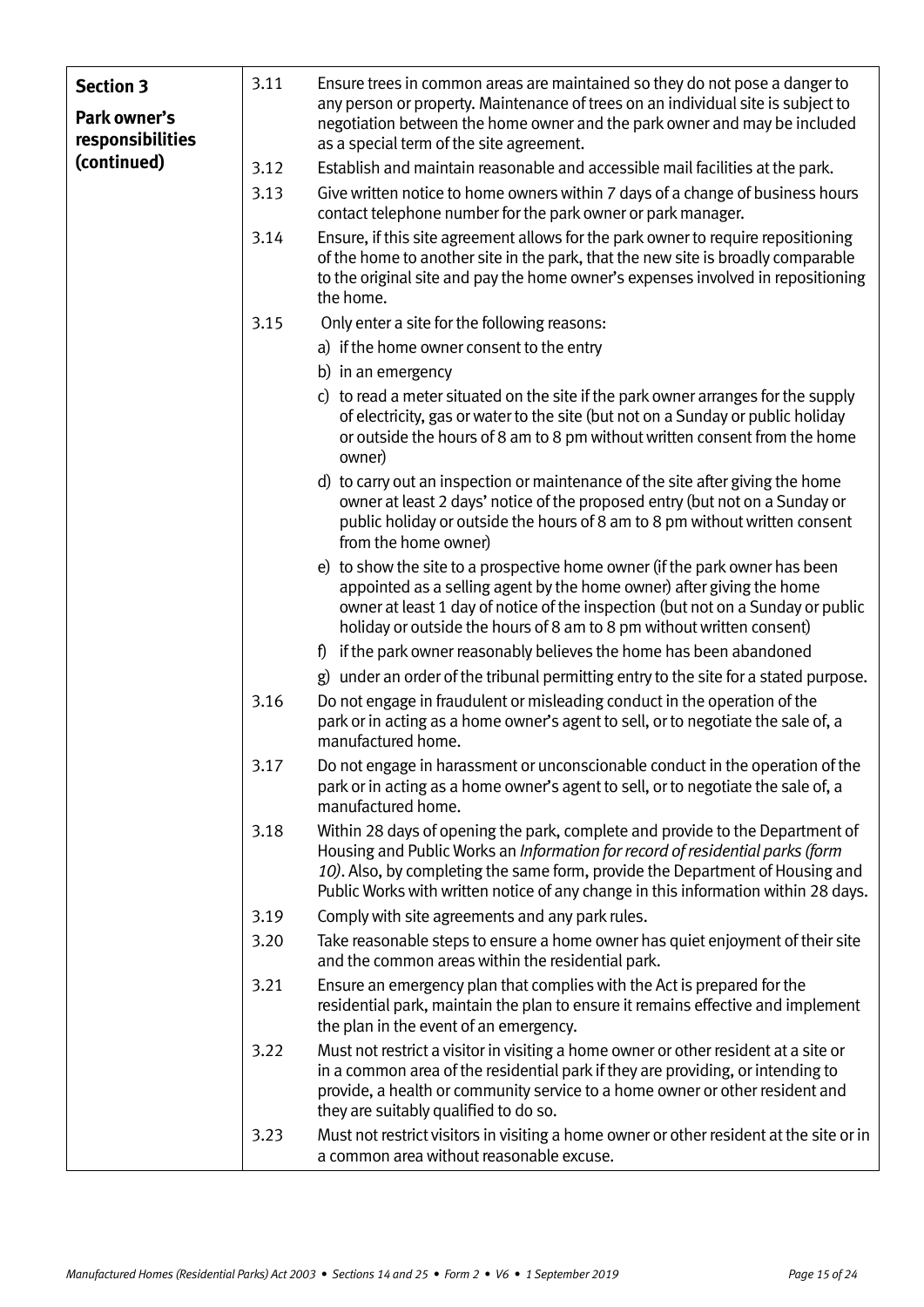| <b>Section 4</b>          | 4.1 | The park owner may make rules about the use, enjoyment, control and                                                                                                                                                                                                                                                                                                                                                     |
|---------------------------|-----|-------------------------------------------------------------------------------------------------------------------------------------------------------------------------------------------------------------------------------------------------------------------------------------------------------------------------------------------------------------------------------------------------------------------------|
| <b>Park rules</b>         |     | management of the park. Rules may only be made about the following<br>within the park:                                                                                                                                                                                                                                                                                                                                  |
|                           |     | (a) the use and operation of communal facilities                                                                                                                                                                                                                                                                                                                                                                        |
|                           |     | (b) noise levels                                                                                                                                                                                                                                                                                                                                                                                                        |
|                           |     | (c) sport and other recreational activities                                                                                                                                                                                                                                                                                                                                                                             |
|                           |     | (d) speed limits for motor vehicles                                                                                                                                                                                                                                                                                                                                                                                     |
|                           |     | (e) parking of motor vehicles                                                                                                                                                                                                                                                                                                                                                                                           |
|                           |     | (f) disposal of refuse                                                                                                                                                                                                                                                                                                                                                                                                  |
|                           |     | (g) keeping of pets                                                                                                                                                                                                                                                                                                                                                                                                     |
|                           |     | (h) other things prescribed by a Regulation.                                                                                                                                                                                                                                                                                                                                                                            |
|                           | 4.2 | The Act sets out the procedure that a park owner must follow to change<br>a park rule. This procedure includes setting an 'objection closing date'<br>(which must be at least 28 days after the notice of proposed changes is<br>given to home owners), establishing a park liaison committee to consider<br>objections if received, and applying to the tribunal if the matter cannot be<br>resolved (sections 78-85). |
|                           | 4.3 | A Regulation may prohibit certain types of park rules.                                                                                                                                                                                                                                                                                                                                                                  |
|                           | 4.4 | The park owner must not make or attempt to enforce a prohibited park<br>rule. Significant penalties apply if a park owner makes or attempts to<br>enforce a prohibited park rule.                                                                                                                                                                                                                                       |
|                           | 4.5 | Any park rules that are prohibited are void.                                                                                                                                                                                                                                                                                                                                                                            |
|                           | 4.6 | The park owner must provide a copy of the park rules with the initial<br>disclosure documents for this site. The park owner must also include                                                                                                                                                                                                                                                                           |
|                           |     | information about park rules or where to find them on the notice board for<br>the park.                                                                                                                                                                                                                                                                                                                                 |
| <b>Section 5</b>          |     | What is a residential park dispute?                                                                                                                                                                                                                                                                                                                                                                                     |
| <b>Dispute resolution</b> | 5.1 | A residential park dispute is:                                                                                                                                                                                                                                                                                                                                                                                          |
|                           |     | a) a dispute about a proposal for a change in a park rule for which a non-<br>resolution notice has been given or a park liaison committee has made<br>a proposal decision                                                                                                                                                                                                                                              |
|                           |     | b) a dispute between a seller and park owner about a park owner's failure<br>or refusal to consent to the assignment of the seller's interest in a site<br>agreement                                                                                                                                                                                                                                                    |
|                           |     | c) a dispute between a park owner and home owner about the parties'<br>rights or obligations under the agreement or under the Act (or another<br>matter provided for under the Act)                                                                                                                                                                                                                                     |
|                           |     | d) a dispute about the day-to-day running or operation of a residential<br>park (including a failure to communicate or cooperate with the home<br>owner's committee)                                                                                                                                                                                                                                                    |
|                           |     | e) a dispute between home owners for 2 or more sites about a home<br>owner's rights or obligations under the Act                                                                                                                                                                                                                                                                                                        |
|                           |     | f) disputes relating to an assignment or proposed assignment of the<br>seller's interest in a site agreement to the buyer                                                                                                                                                                                                                                                                                               |
|                           |     | g) a dispute about whether a person is entitled to have a park owner<br>enter into a site agreement with the person.                                                                                                                                                                                                                                                                                                    |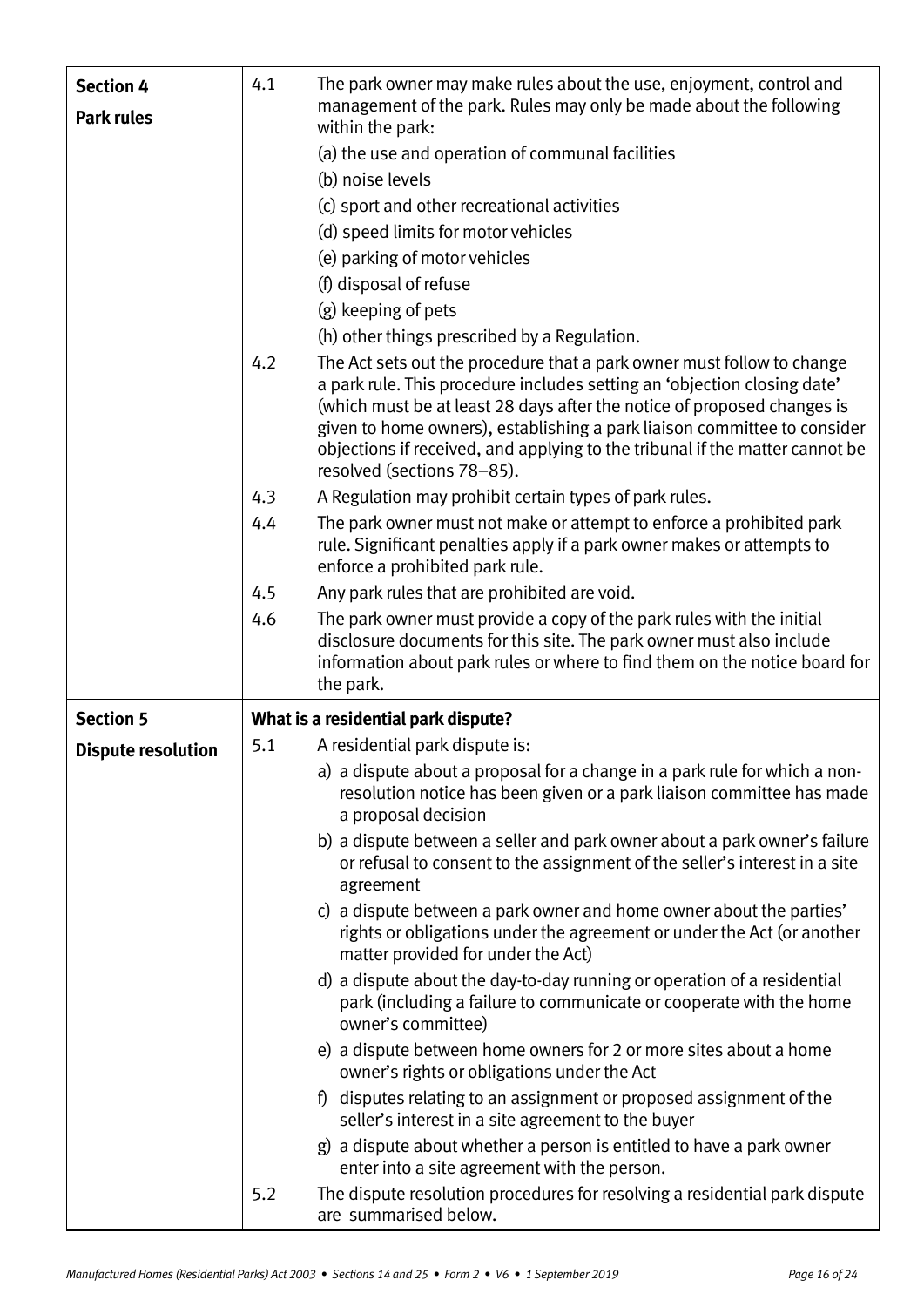| <b>Section 5</b>                         | 5.3   | <b>Dispute negotiation</b>                                                                                                                                                                                                                                                                                                                    |  |
|------------------------------------------|-------|-----------------------------------------------------------------------------------------------------------------------------------------------------------------------------------------------------------------------------------------------------------------------------------------------------------------------------------------------|--|
| <b>Dispute resolution</b><br>(continued) | 5.3.1 | A party to a residential park dispute may give the other party to the<br>dispute a dispute negotiation notice which:                                                                                                                                                                                                                          |  |
|                                          |       | a) states the matters in dispute; and                                                                                                                                                                                                                                                                                                         |  |
|                                          |       | b) nominates a time on a stated day that is at least 14 days but no more<br>than 28 days after the notice is given for the parties to meet and<br>negotiate a resolution of the dispute.                                                                                                                                                      |  |
|                                          | 5.3.2 | If a party gives a dispute negotiation notice, the other party must, within<br>7 days after receiving the notice, give the first party a written response<br>agreeing to meet the first party:                                                                                                                                                |  |
|                                          |       | a) at the nominated time, or another time within 7 days of the nominated<br>time; and                                                                                                                                                                                                                                                         |  |
|                                          |       | b) at the nominated place or another place as agreed.                                                                                                                                                                                                                                                                                         |  |
|                                          | 5.3.3 | The parties must meet and try to resolve the dispute by negotiation. The<br>parties may agree to meet at other times as needed.                                                                                                                                                                                                               |  |
|                                          | 5.4   | <b>Mediation</b>                                                                                                                                                                                                                                                                                                                              |  |
|                                          | 5.4.1 | A party to a residential park dispute may apply to the registrar of the<br>Queensland Civil and Administrative Tribunal to refer the dispute<br>for mediation where they have attempted to resolve the dispute by<br>negotiation and have been unable to do so.                                                                               |  |
|                                          | 5.4.2 | Upon receiving the notice, the registrar must appoint a mediator to<br>mediate the dispute and give a written notice to the parties providing the<br>time, date and place of the mediation conference.                                                                                                                                        |  |
|                                          | 5.4.3 | A mediation conference is not open to the public but a mediator may<br>allow a person who is not a party to the residential park dispute to take<br>part in a mediation conference if the mediator is satisfied the person has<br>a sufficient interest in the resolution of the dispute.                                                     |  |
|                                          | 5.4.4 | The mediator must record any agreement that is reached between the<br>parties in writing and have it signed by or for the parties.                                                                                                                                                                                                            |  |
|                                          | 5.4.5 | A person must not make a record of anything said at a mediation<br>conference. However, a mediator may take notes during the mediation<br>(which must be destroyed once the mediation is concluded).                                                                                                                                          |  |
|                                          | 5.5   | Applications to the Queensland Civil and Administrative Tribunal                                                                                                                                                                                                                                                                              |  |
|                                          | 5.5.1 | Parties may apply to the Queensland Civil and Administrative Tribunal<br>(the tribunal) if:                                                                                                                                                                                                                                                   |  |
|                                          |       | a) they have been unable to resolve their dispute through mediation; or                                                                                                                                                                                                                                                                       |  |
|                                          |       | b) where a party does not attend, or withdraws from, the mediation for<br>the dispute; or                                                                                                                                                                                                                                                     |  |
|                                          |       | c) the dispute is not settled within 4 months after the dispute is referred<br>for mediation; or                                                                                                                                                                                                                                              |  |
|                                          |       | d) the parties have reached a mediation agreement, and the party making<br>the application claims the other party has not complied with the<br>agreement within the time specified in the agreement (or 2 months from<br>the date the mediation agreement is signed where no time is specified).                                              |  |
|                                          | 5.5.2 | If a party to a residential park dispute applies to the tribunal for an order<br>in relation to the dispute, the tribunal may make an order it is authorised<br>to make under relevant sections of the Act (e.g. sections related to site<br>rent increases) or any other order the tribunal considers appropriate to<br>resolve the dispute. |  |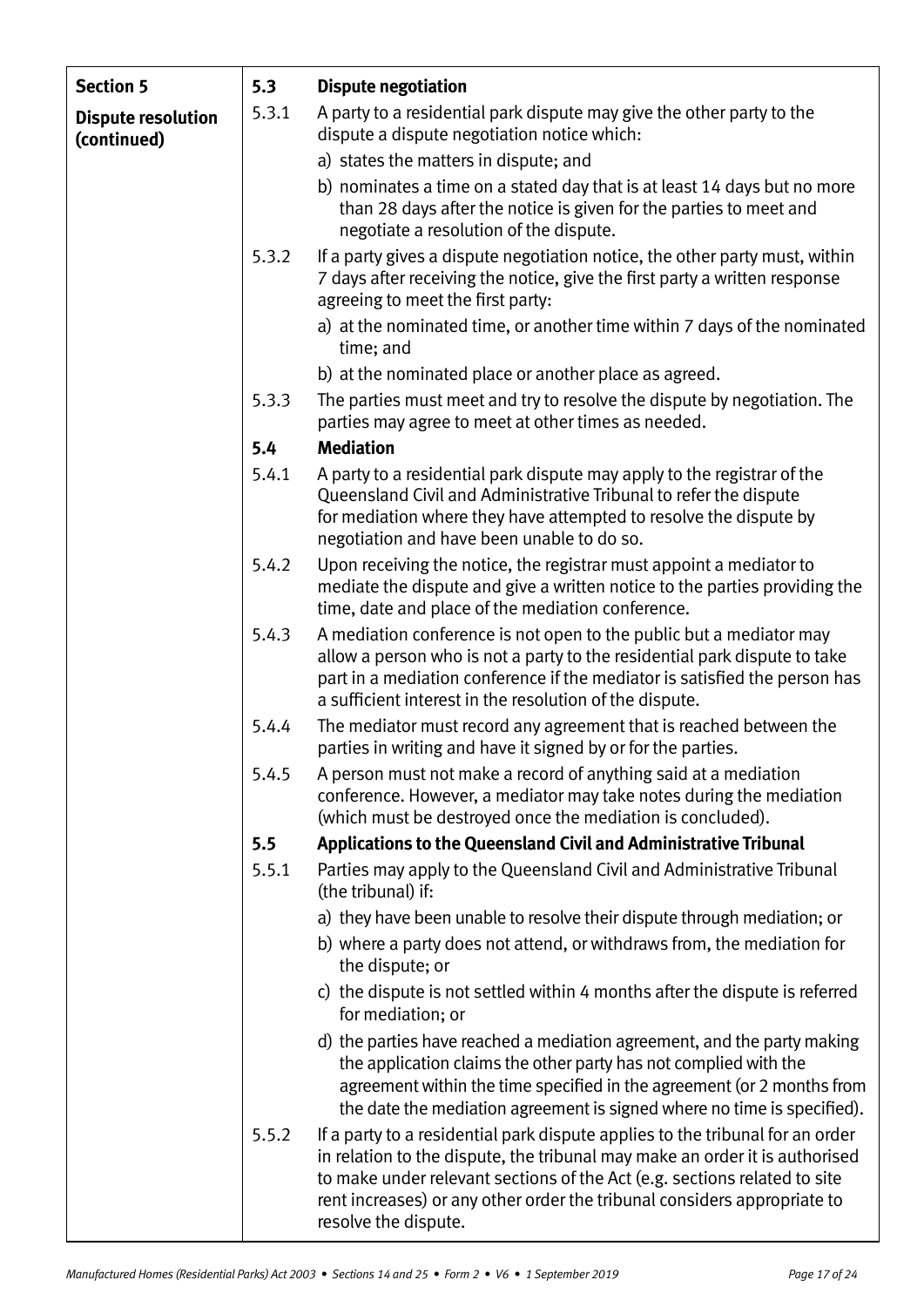| <b>Section 6</b><br><b>Cooling-off period</b> | 6.1   | Under the Act, all home owners entering into a site agreement (or being<br>assigned an interest in a site agreement) are entitled to a 7-day cooling-<br>off period during which a home owner may terminate a site agreement (or<br>an assignment agreement) by providing a termination notice to the park<br>owner.                       |
|-----------------------------------------------|-------|--------------------------------------------------------------------------------------------------------------------------------------------------------------------------------------------------------------------------------------------------------------------------------------------------------------------------------------------|
|                                               | 6.2   | If the park owner has not given the prospective home owner the<br>disclosure documents for the site as required under the Act, the cooling-<br>off period increases to 28 days.                                                                                                                                                            |
| <b>Section 7</b>                              |       | This site agreement continues until it is terminated under the provisions of the                                                                                                                                                                                                                                                           |
| <b>Termination of the</b>                     | Act.  |                                                                                                                                                                                                                                                                                                                                            |
| site agreement                                | 7.1   | <b>Termination by mutual agreement</b>                                                                                                                                                                                                                                                                                                     |
|                                               | 7.1.1 | The parties to a site agreement may terminate the site agreement by<br>completing a Termination notice-by mutual agreement (form 4). A<br>penalty applies if the park owner coerces or attempts to coerce the home<br>owner into terminating the site agreement.                                                                           |
|                                               | 7.2   | <b>Home owner termination</b>                                                                                                                                                                                                                                                                                                              |
|                                               | 7.2.1 | The home owner may terminate the site agreement at any time by issuing<br>a Termination notice-by home owner (form 5). The notice must state a<br>termination date by which the home owner must give vacant possession<br>of the site to the park owner. The termination date must not be later than<br>28 days after the notice is given. |
|                                               | 7.3   | <b>Park owner termination</b>                                                                                                                                                                                                                                                                                                              |
|                                               | 7.3.1 | The park owner may make an application to the Queensland Civil<br>Administrative Tribunal (the tribunal) to terminate the site agreement on<br>any of the following grounds:                                                                                                                                                               |
|                                               |       | a) the home owner contravened a term of the site agreement and failed<br>to remedy the contravention within 28 days of being given a Notice to<br>remedy breach (form 6)                                                                                                                                                                   |
|                                               |       | b) the home owner assaulted, threatened to assault, attempted to<br>assault or arranged for someone else to assault a person who was<br>lawfully in the park                                                                                                                                                                               |
|                                               |       | c) the home owner wilfully destroyed the property of others in the park or<br>site                                                                                                                                                                                                                                                         |
|                                               |       | d) the home owner used the site other than as a place of residence                                                                                                                                                                                                                                                                         |
|                                               |       | e) the home owner, tenant or guest repeatedly interfered with the quiet<br>enjoyment of the park by other home owners and residents and did<br>not comply with a Notice to remedy breach (form 6) issued by the park<br>owner to stop that behaviour                                                                                       |
|                                               |       | f) the park owner wishes to use the park land or part of the park land<br>for another purpose. In this case, the park owner must provide the<br>tribunal with a document certified by the local government authority<br>that the park land may be used for the stated purpose.                                                             |
|                                               | 7.3.2 | Where the termination of a site agreement is sought by the park owner<br>because they want to change the use of the park land, the tribunal may<br>make a compensation order under section 40 of the Act.                                                                                                                                  |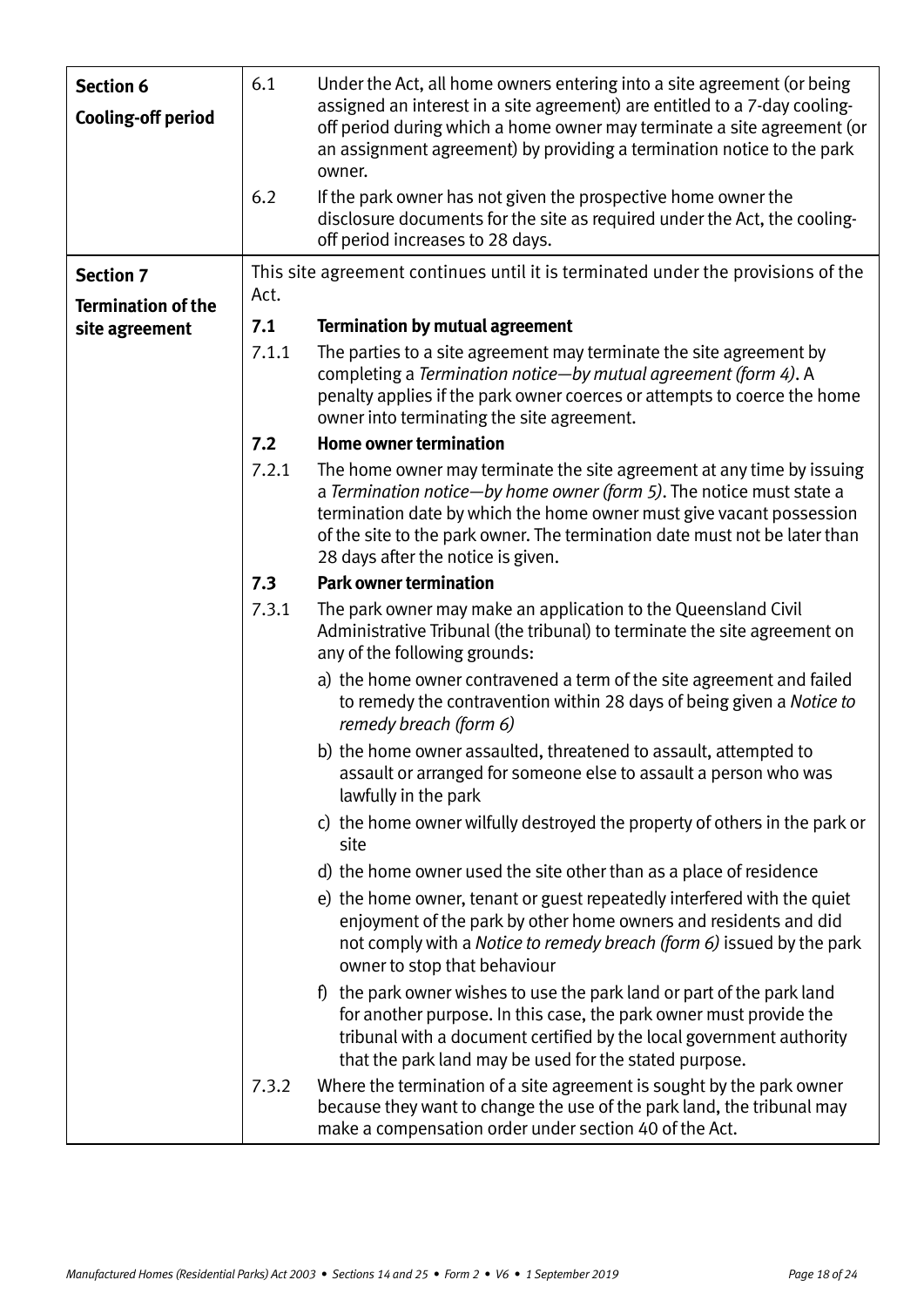| <b>Section 7</b>                                           | 7.4   | Termination by home owner during the cooling-off period                                                                                                                                                                                                                                                                                                                                                                                                                                                   |
|------------------------------------------------------------|-------|-----------------------------------------------------------------------------------------------------------------------------------------------------------------------------------------------------------------------------------------------------------------------------------------------------------------------------------------------------------------------------------------------------------------------------------------------------------------------------------------------------------|
| <b>Termination of the</b><br>site agreement<br>(continued) | 7.4.1 | To terminate the site agreement (or an assignment agreement) during<br>the cooling-off period, a home owner must give a signed notice to the<br>park owner and anybody who has been granted a security interest in the<br>manufactured home within the cooling-off period. The notice must state the<br>termination date that is within 28 days of the notice being given.                                                                                                                                |
|                                                            | 7.4.2 | For an assignment agreement, the notice must also be given to the seller<br>of the home.                                                                                                                                                                                                                                                                                                                                                                                                                  |
|                                                            | 7.4.3 | Where a site agreement is terminated under the cooling-off period, the<br>home owner is not liable to pay any amount otherwise payable under the<br>agreement to the park owner and the park owner must refund any amount<br>received under the agreement within 14 days.                                                                                                                                                                                                                                 |
|                                                            | 7.4.4 | If a home owner terminates the site agreement under the cooling-<br>off period, the home owner may, subject to the dispute resolution<br>procedures, make an application to the tribunal within 6 months of<br>termination for a compensation order to cover removal and relocation<br>expenses where they have not been provided with the precontractual<br>disclosure documents and the home owner has removed the<br>manufactured home positioned on the site and relocated it to another<br>position. |
| <b>Section 8</b>                                           | 8.1   | The home owner may sell their manufactured home in a residential park.<br>The sale of a manufactured home positioned on a site is regulated under                                                                                                                                                                                                                                                                                                                                                         |
| Selling a<br>manufactured home                             |       | Part 9 of the Act.                                                                                                                                                                                                                                                                                                                                                                                                                                                                                        |
|                                                            | 8.2   | Home owners may sell their manufactured home personally, appoint the<br>park owner to act as their selling agent, or engage an independent real<br>estate agent for this purpose.                                                                                                                                                                                                                                                                                                                         |
|                                                            | 8.3   | The home owner may appoint a park owner to act as their selling agent<br>by signing a Selling authority (form 9). The park owner must not charge a<br>fee for the agency unless there is a selling authority in place and the park<br>owner is the effective cause of the sale. The fee for the agency must not<br>be more than the amount prescribed by regulation. Home owners may<br>negotiate fees lower than any maximum prescribed by a regulation.                                                 |
|                                                            | 8.4   | A home owner must not place a 'for sale' notice or sign on a site unless it<br>is provided for under the site agreement. Where the site agreement does<br>permit placement of a notice or sign, the home owner must first notify the<br>park owner of their intention to offer the home for sale.                                                                                                                                                                                                         |
| <b>Section 9</b>                                           | 9.1   | Home owners who sell their manufactured home in a residential park may                                                                                                                                                                                                                                                                                                                                                                                                                                    |
| <b>Assignment</b>                                          |       | assign their interest in a site agreement to another person buying the<br>home.                                                                                                                                                                                                                                                                                                                                                                                                                           |
|                                                            | 9.2   | The home owner may assign their interest in a manufactured home by a<br>written agreement with the buyer, in the approved forms.                                                                                                                                                                                                                                                                                                                                                                          |
|                                                            | 9.3   | The assignment of the home owner's interest is not effective unless the<br>park owner has consented to the assignment.                                                                                                                                                                                                                                                                                                                                                                                    |
|                                                            | 9.4   | The park owner must not hinder the proposed assignment of the home<br>owner's interest but may refuse to consent to the assignment where it is<br>reasonable to do so.                                                                                                                                                                                                                                                                                                                                    |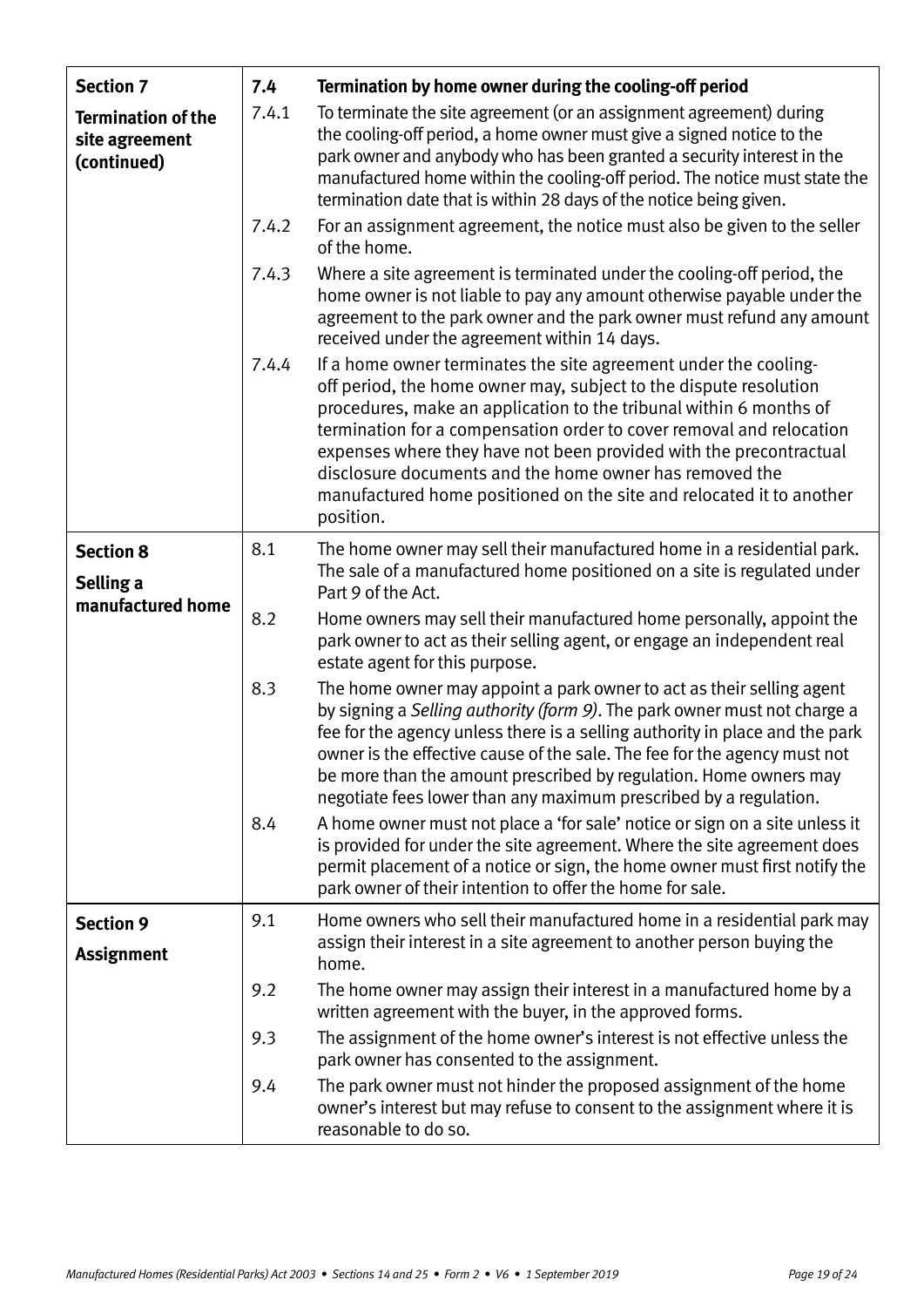| <b>Section 9</b>                 | 9.5  | Process to assign the site agreement when selling a manufactured home                                                                                                                                                                                                                                          |
|----------------------------------|------|----------------------------------------------------------------------------------------------------------------------------------------------------------------------------------------------------------------------------------------------------------------------------------------------------------------|
| <b>Assignment</b><br>(continued) |      | a) The current home owner (seller) must give the park owner a Notice<br>of proposed sale and assignment (form 7) to indicate they wish to<br>sell their home and assign (transfer) their site agreement to the<br>prospective home owner (buyer).                                                              |
|                                  |      | b) Within 7 days of receiving the notice, the park owner must give the<br>buyer a copy of the existing site agreement and the precontractual<br>disclosure documents for the park.                                                                                                                             |
|                                  |      | c) There is a 21-day precontractual disclosure period between receiving<br>the precontractual disclosure documents and the park owner<br>consenting to the assignment. This may be reduced to 7 days if the<br>buyer seeks independent legal advice and signs a Precontractual<br>disclosure waiver (form 1C). |
|                                  |      | d) The seller and buyer must each sign two copies of a completed Form of<br>assignment (form 8).                                                                                                                                                                                                               |
|                                  |      | e) The seller must give the park owner a written request for the park owner's<br>consent to the assignment. This request must be accompanied by two<br>signed copies of the Form of assignment (form 8).                                                                                                       |
|                                  |      | f) If the park owner consents to the assignment, they must sign both<br>copies of the Form of assignment (form 8).                                                                                                                                                                                             |
|                                  |      | g) The park owner must return a copy of the <i>Form of assignment (form</i><br>8) to the seller and keep the other copy until 1 year after the site<br>agreement is terminated.                                                                                                                                |
|                                  |      | h) The seller must as soon as possible after receiving a copy of the <i>Form</i><br>of assignment (form 8) give the copy of the form and their copy of the<br>site agreement to the buyer.                                                                                                                     |
|                                  |      | <b>Disputes about assignment</b>                                                                                                                                                                                                                                                                               |
|                                  | 9.6  | A park owner's refusal to consent to an assignment can be addressed<br>through the dispute resolution procedures in the Act.                                                                                                                                                                                   |
|                                  | 9.7  | Where dispute negotiation and mediation has not successfully resolved<br>the dispute, the seller may make an application to the Queensland Civil<br>and Administrative Tribunal (the tribunal) for an order that the park owner<br>consent to the assignment.                                                  |
|                                  | 9.8  | When deciding whether to make the order, the tribunal will consider<br>whether the park owner was being unreasonable in refusing to consent.                                                                                                                                                                   |
| <b>Section 10</b>                | 10.1 | The park owner must not, before or at the same time as entering into a<br>site agreement with the home owner:                                                                                                                                                                                                  |
| <b>Prohibited</b><br>agreements  |      | a) include in the site agreement a term to terminate the site agreement                                                                                                                                                                                                                                        |
|                                  |      | b) enter into another agreement or include a term in another agreement<br>to terminate the site agreement                                                                                                                                                                                                      |
|                                  |      | c) include in the site agreement a term that requires the home owner<br>to enter into an agreement with the park owner at some later time to<br>terminate the site agreement.                                                                                                                                  |
|                                  |      | d) include any terms which are prohibited under a regulation.                                                                                                                                                                                                                                                  |
|                                  | 10.2 | Any such term or agreement described in section 10.1 above is void.                                                                                                                                                                                                                                            |
|                                  |      | Note: See section 3 of the Manufactured Homes (Residential Parks) Regulation<br>2017 for a list of prohibited special terms.                                                                                                                                                                                   |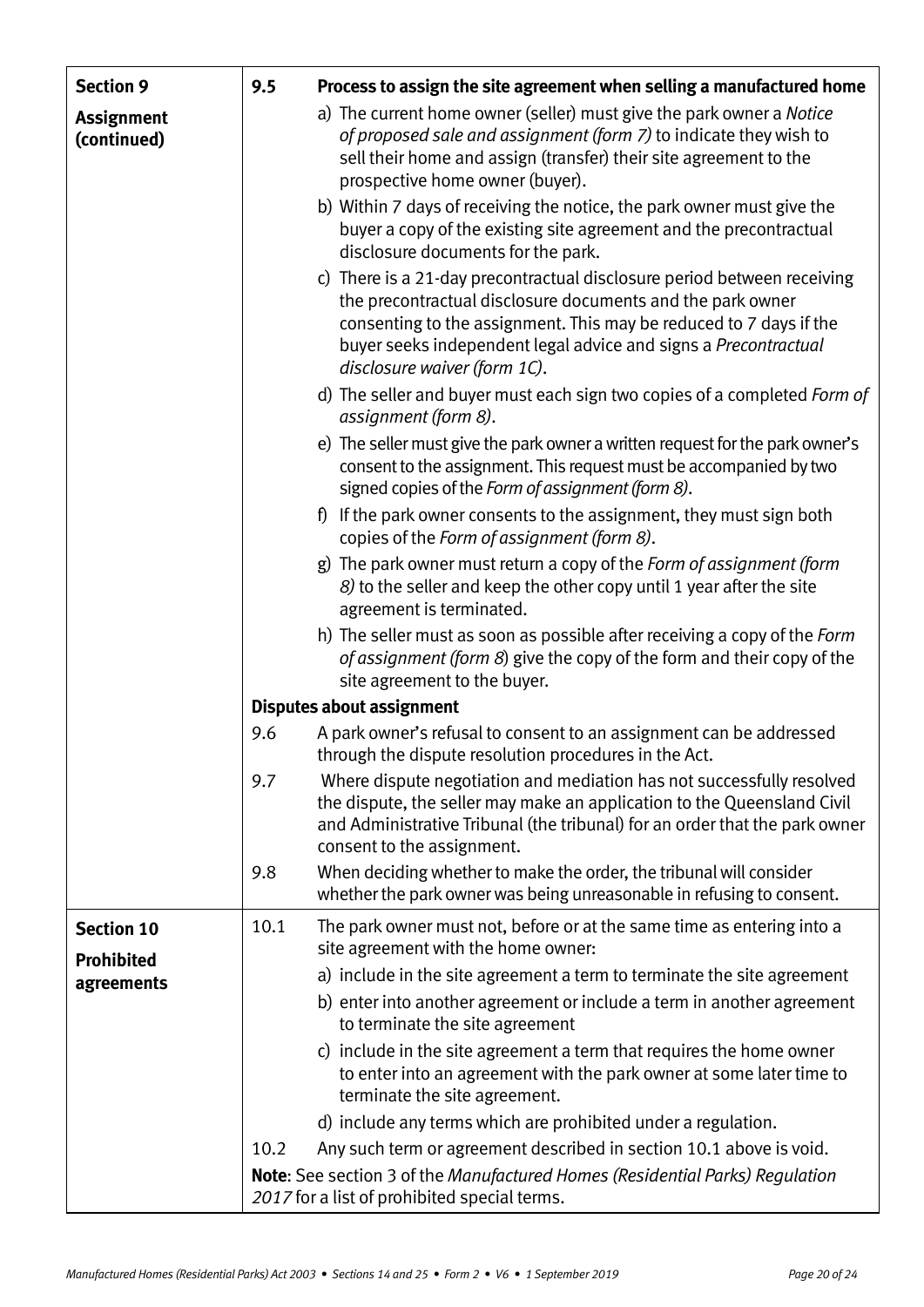| <b>Section 11</b><br><b>Home owners</b><br>committee | 11.1 | The Act states that home owners in a residential park may establish, by<br>election conducted among themselves, a home owners committee. Only<br>one home owners committee may be established for a residential park.<br>Home owners do not have to be involved in the committee if they do not<br>wish to be.                                                                           |
|------------------------------------------------------|------|------------------------------------------------------------------------------------------------------------------------------------------------------------------------------------------------------------------------------------------------------------------------------------------------------------------------------------------------------------------------------------------|
|                                                      | 11.2 | The majority of home owners in the park may adopt a constitution and<br>the committee must comply with that constitution. Members of the<br>committee may hold office for no more than 1 year and may be<br>re-elected. Members of the committee may be removed at any time by a<br>special resolution at a meeting of home owners.                                                      |
|                                                      | 11.3 | The committee may deal with the park owner on the day-to-day running<br>of the park and on any complaints or proposals about the operation of<br>the park raised by home owners. The park owner must respond in writing<br>to the committee within 21 days of receiving written notice detailing a<br>complaint or proposal from the committee, addressing the complaint or<br>proposal. |
|                                                      | 11.4 | The park owner must not restrict home owners from establishing a home<br>owners committee, or the committee and its members from performing<br>their functions.                                                                                                                                                                                                                          |
| <b>Section 12</b>                                    | 12.1 | The park owner for a residential park must maintain a notice board in a<br>prominent position within the common areas of the park.                                                                                                                                                                                                                                                       |
| <b>Notice boards</b>                                 | 12.2 | The park owner must make all reasonable attempts to display a copy of the<br>park rules currently in force on the notice board or information about how<br>and where a home owner may obtain a copy of the park rules.                                                                                                                                                                   |
|                                                      | 12.3 | The park owner must make all reasonable attempts to display the<br>emergency plan for the residential park on the notice board.                                                                                                                                                                                                                                                          |
| <b>Section 13</b><br><b>Abandonment</b>              | 13.1 | If a park owner reasonably believes that a home is abandoned in a<br>residential park, the park owner may apply to the Queensland Civil and<br>Administrative Tribunal (the tribunal) for the following orders:<br>(a) that the home is abandoned (abandonment order)                                                                                                                    |
|                                                      |      | (b) that the park owner may sell the home and any personal effects (sale<br>order)                                                                                                                                                                                                                                                                                                       |
|                                                      |      | (c) that the home owner pay the park owner an amount outstanding<br>under the site agreement up to the date that the home is found to be<br>abandoned (termination payment).                                                                                                                                                                                                             |
|                                                      |      | The tribunal may make any other order it considers appropriate.                                                                                                                                                                                                                                                                                                                          |
|                                                      | 13.2 | The Act provides for the distribution of the proceeds of the sale. The<br>distribution of proceeds must be applied in the following order to pay:                                                                                                                                                                                                                                        |
|                                                      |      | (a) the park owner's reasonable costs associated with the sale, removal,<br>or storage of the home and personal effects                                                                                                                                                                                                                                                                  |
|                                                      |      | (b) any amount owing under a registered security interest                                                                                                                                                                                                                                                                                                                                |
|                                                      |      | (c) any termination payment owing to the park owner                                                                                                                                                                                                                                                                                                                                      |
|                                                      |      | (d) any balance to the home owner, or if the home owner cannot be<br>located within 10 days, to the public trustee.                                                                                                                                                                                                                                                                      |
|                                                      | 13.3 | By further application to the tribunal, the park owner may claim any other<br>outstanding site rent accruing between the date of the sale order and the<br>actual sale of the manufactured home.                                                                                                                                                                                         |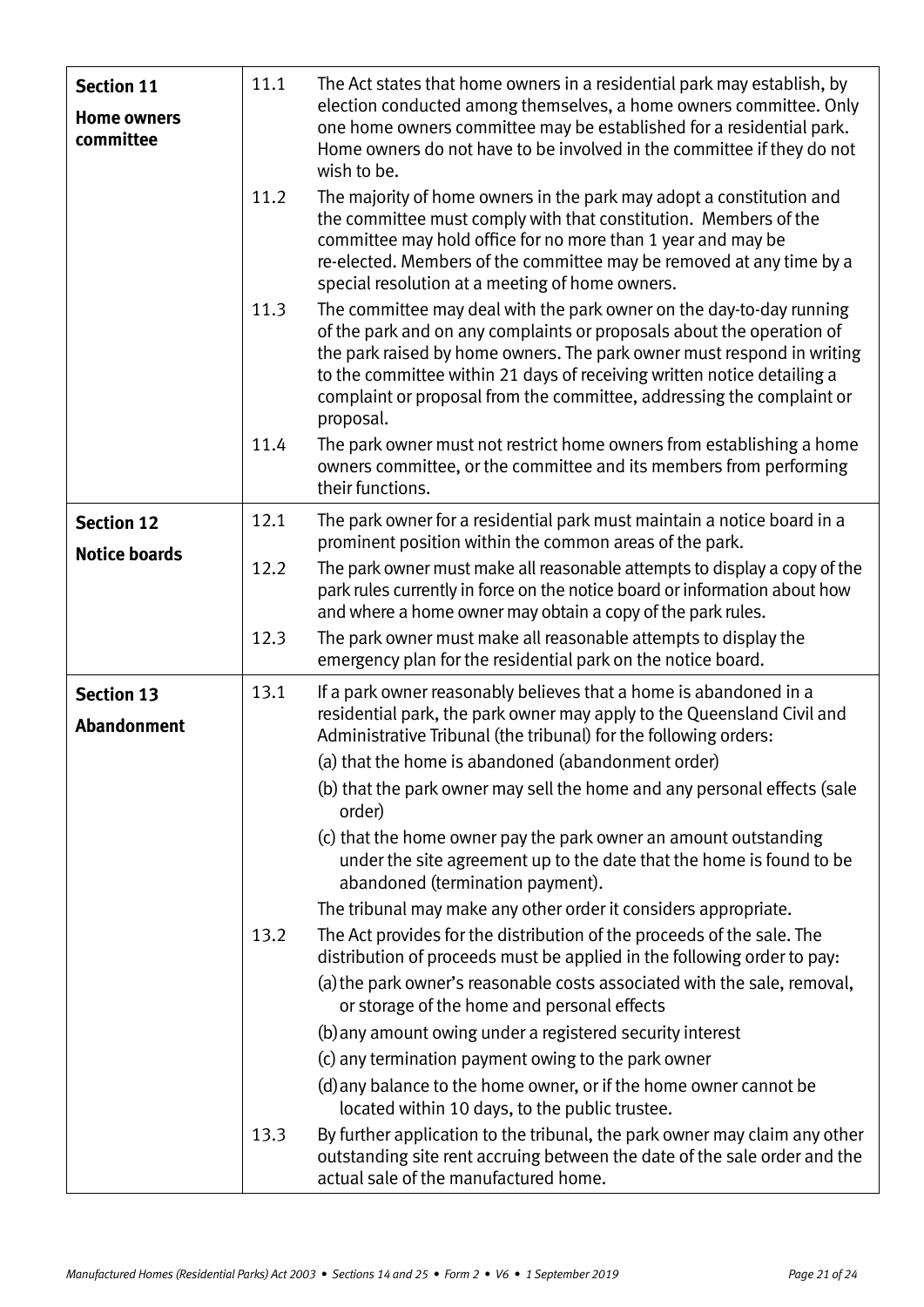| <b>Section 14</b><br><b>Forms and</b><br><b>Templates</b> | Approved forms and templates have been developed to assist park owners and<br>home owners in complying with the requirements of the Act. These forms can<br>be obtained by visiting www.hpw.qld.gov.au or by calling the Department of<br>Housing and Public Works on 13 QGOV (13 74 68). |                |  |
|-----------------------------------------------------------|-------------------------------------------------------------------------------------------------------------------------------------------------------------------------------------------------------------------------------------------------------------------------------------------|----------------|--|
| Part 4-Acceptance of site agreement                       |                                                                                                                                                                                                                                                                                           |                |  |
| <b>Agreement</b>                                          | By signing this site agreement, the parties agree to be bound by its terms and<br>conditions.                                                                                                                                                                                             |                |  |
| <b>Checklist</b>                                          | I have received and read the <i>Initial disclosure document (form 1A)</i> and park<br>rules at least 21 days before signing this agreement (or have signed a waiver<br>to reduce the default notice period to 7 days).                                                                    |                |  |
|                                                           | $\bigcup$ I have received the Supplementary disclosure document (form 1B) and two<br>copies of the proposed site agreement at least 14 days before signing this<br>agreement (or have signed a waiver to reduce the default notice period to 7<br>days).                                  |                |  |
|                                                           | $\bigcirc$ I have completed part 1 of this site agreement.                                                                                                                                                                                                                                |                |  |
|                                                           | $\bigcup$ I have read all the terms and special terms detailed in this site agreement.                                                                                                                                                                                                    |                |  |
|                                                           | I have signed two copies of this site agreement.                                                                                                                                                                                                                                          |                |  |
| Legal advice                                              | I have received independent legal advice about entering into this site<br>agreement? $\bigcirc$ Yes $\bigcirc$ No                                                                                                                                                                         |                |  |
| <b>Home owner</b>                                         | Person 1                                                                                                                                                                                                                                                                                  |                |  |
| signatures                                                |                                                                                                                                                                                                                                                                                           |                |  |
|                                                           |                                                                                                                                                                                                                                                                                           |                |  |
|                                                           | DD / MM / YYYY                                                                                                                                                                                                                                                                            |                |  |
| <b>Note: The witness</b>                                  | <b>Witness</b>                                                                                                                                                                                                                                                                            |                |  |
| cannot be the park<br>owner or the home                   | Signatory (print name)                                                                                                                                                                                                                                                                    |                |  |
| owner                                                     |                                                                                                                                                                                                                                                                                           |                |  |
|                                                           | DD / MM / YYYY                                                                                                                                                                                                                                                                            |                |  |
|                                                           | <b>Person 2 (if applicable)</b>                                                                                                                                                                                                                                                           |                |  |
|                                                           |                                                                                                                                                                                                                                                                                           |                |  |
|                                                           | DD / MM / YYYY                                                                                                                                                                                                                                                                            |                |  |
| <b>Note:</b> The witness                                  | <b>Witness</b>                                                                                                                                                                                                                                                                            |                |  |
| cannot be the park<br>owner or the home                   |                                                                                                                                                                                                                                                                                           |                |  |
| owner                                                     |                                                                                                                                                                                                                                                                                           |                |  |
|                                                           |                                                                                                                                                                                                                                                                                           | DD / MM / YYYY |  |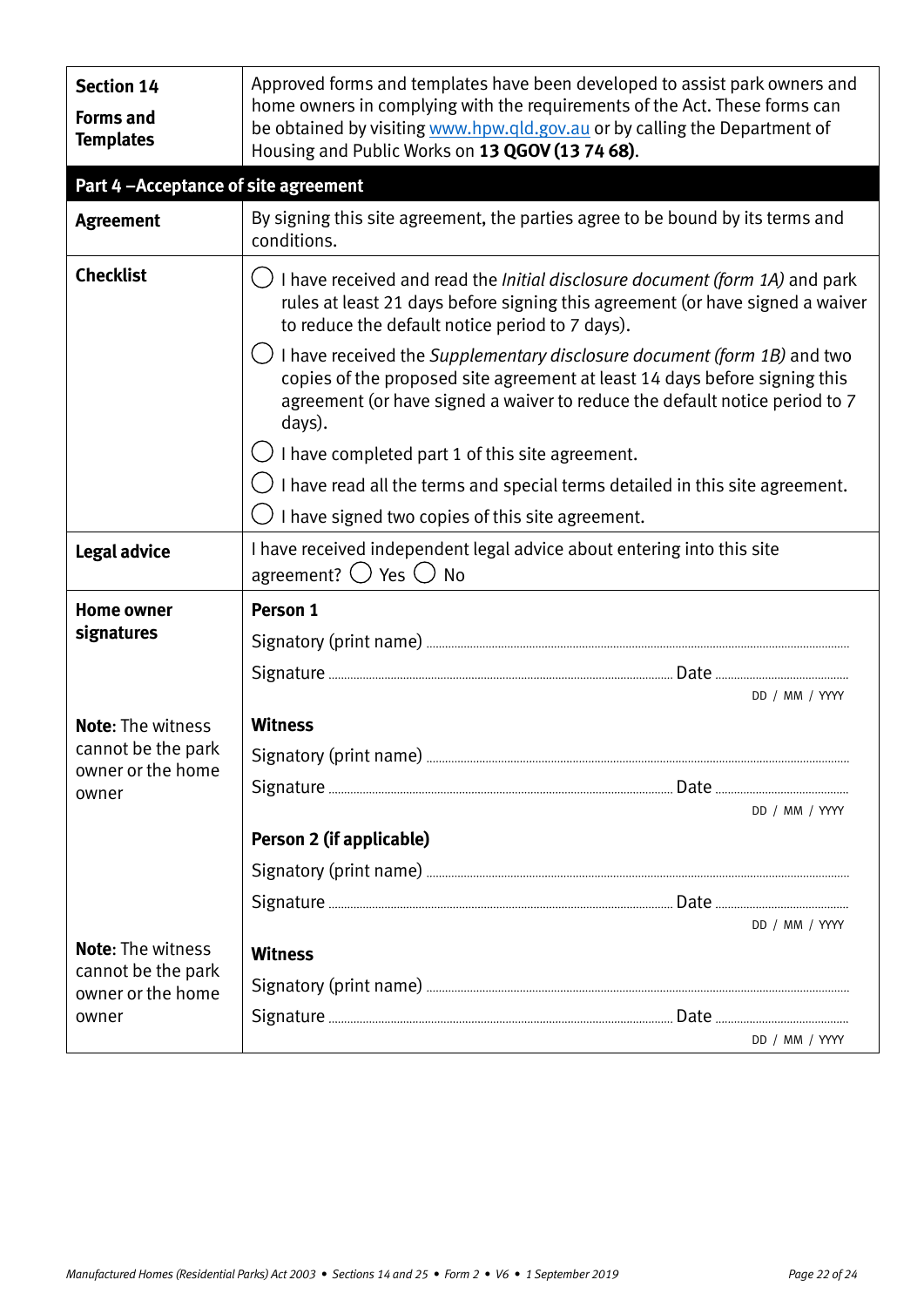| Park owner /<br>manager signature                                            |         |                |  |
|------------------------------------------------------------------------------|---------|----------------|--|
|                                                                              |         |                |  |
|                                                                              |         | DD / MM / YYYY |  |
| <b>Note:</b> The witness<br>cannot be the park<br>owner or the home<br>owner | Witness |                |  |
|                                                                              |         |                |  |
|                                                                              |         |                |  |
|                                                                              |         | MM /           |  |